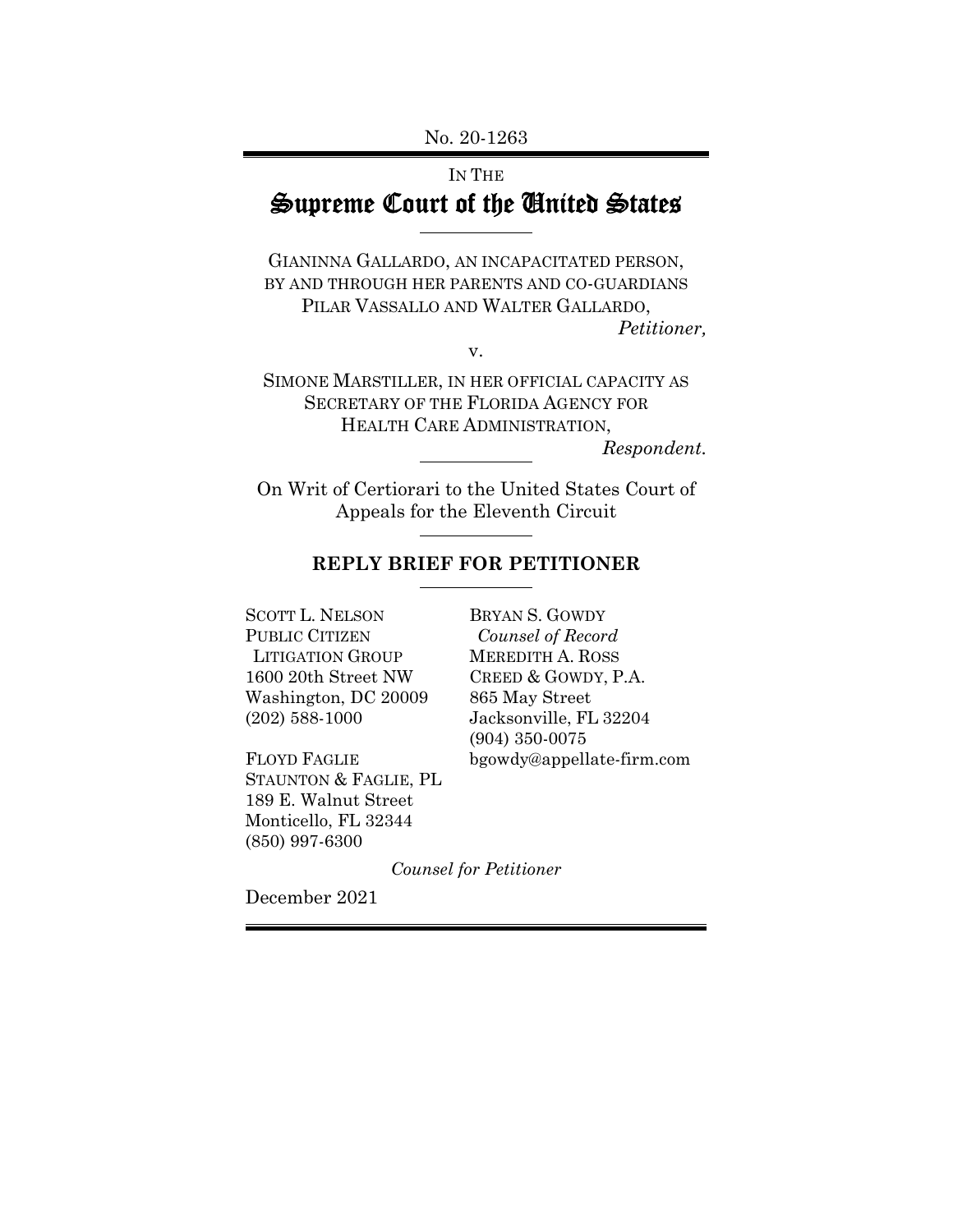# **TABLE OF CONTENTS**

| o<br>a |
|--------|
|--------|

| Petitioner's and the United States' arguments<br>Ι.                                                                                       |
|-------------------------------------------------------------------------------------------------------------------------------------------|
| Florida rejects Ahlborn's whole-text method 3<br>П.                                                                                       |
| III. The amici's "whole-text" arguments contravene                                                                                        |
| IV. An isolated reading of $\S$ 1396k(a)(1)(A) fails to<br>account for the "anchor" third-party liability                                 |
| V.<br>A State may not seek reimbursement from a<br>bigger pool under § 1396k than under                                                   |
| VI. Florida's $\S 1396a(a)(25)$ (H) arguments lack                                                                                        |
| A. Florida's attempt to match its broad reading<br>of § 1396k to § 1396a(a)(25)(H) makes no                                               |
| B. Florida's argument that $\S 1396a(a)(25)$ (H)<br>"most naturally applies" to insurers<br>contravenes the provision's text and rests on |
| VII. Even if Florida's isolated reading of § 1396k                                                                                        |
| A. Section 1396k(a)'s introductory clause limits<br>third-party payments to those for "medical"<br>care  owed under the State plan." 12   |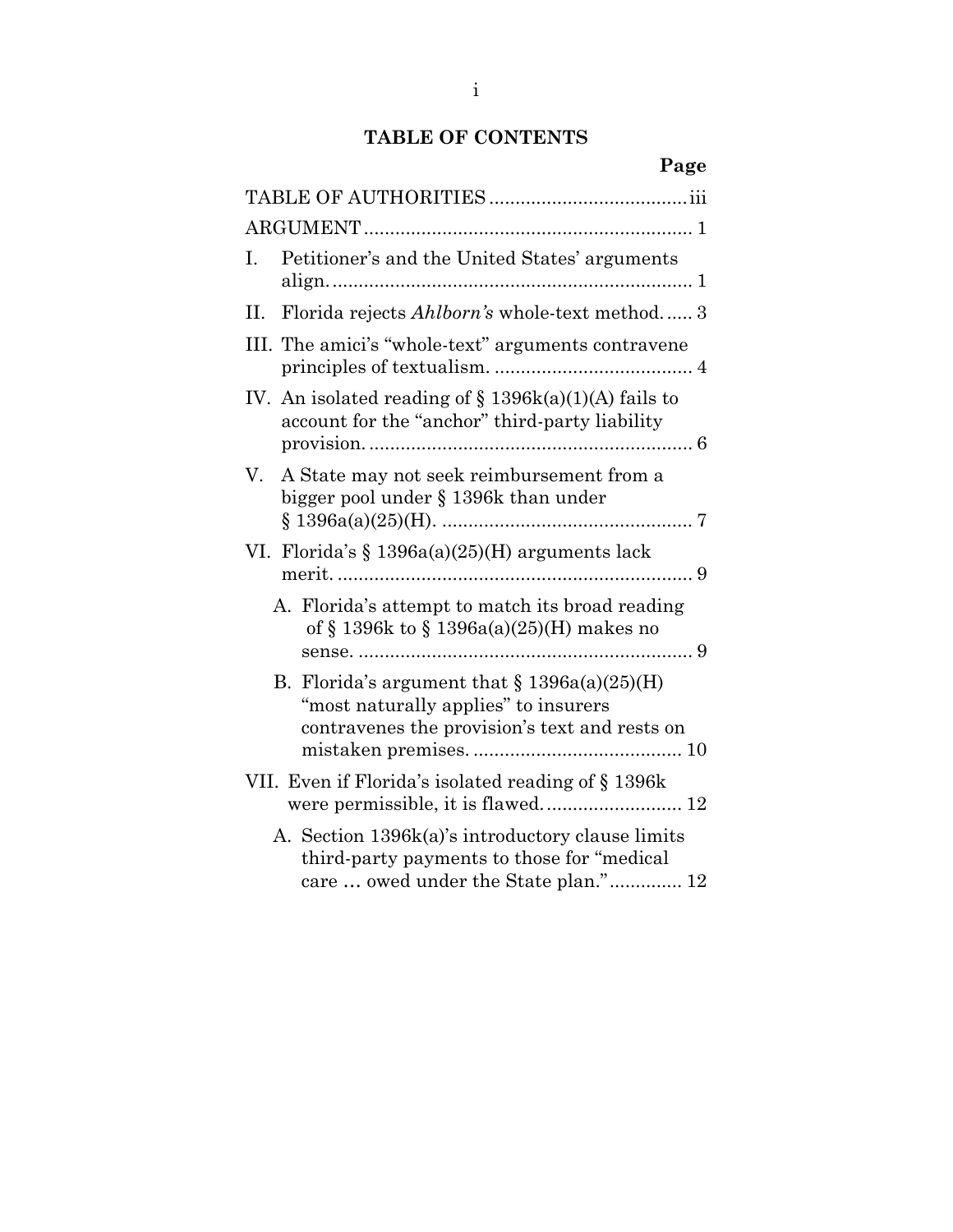| B. Section 1396k(a)'s cooperation clause<br>addresses care available under the plan 14           |
|--------------------------------------------------------------------------------------------------|
| C. Section 1396k(a)'s paternity clause does not<br>undermine Petitioner's and the United States' |
| D. Section 1396k(b)'s remainder clause is not                                                    |
| 1. The remainder clause does work in non-<br>tort settings involving health insurers 16          |
| 2. The remainder clause does work in tort<br>settings where the collateral source rule           |
| E. Section $1396a(a)(45)$ is inconsequential 18                                                  |
| VIII. Florida misstates insurance law 19                                                         |
| IX. The presumption against preemption is                                                        |
| Petitioner's whole-text interpretation of the<br>X.<br>Medicaid statutes has no dire financial   |
|                                                                                                  |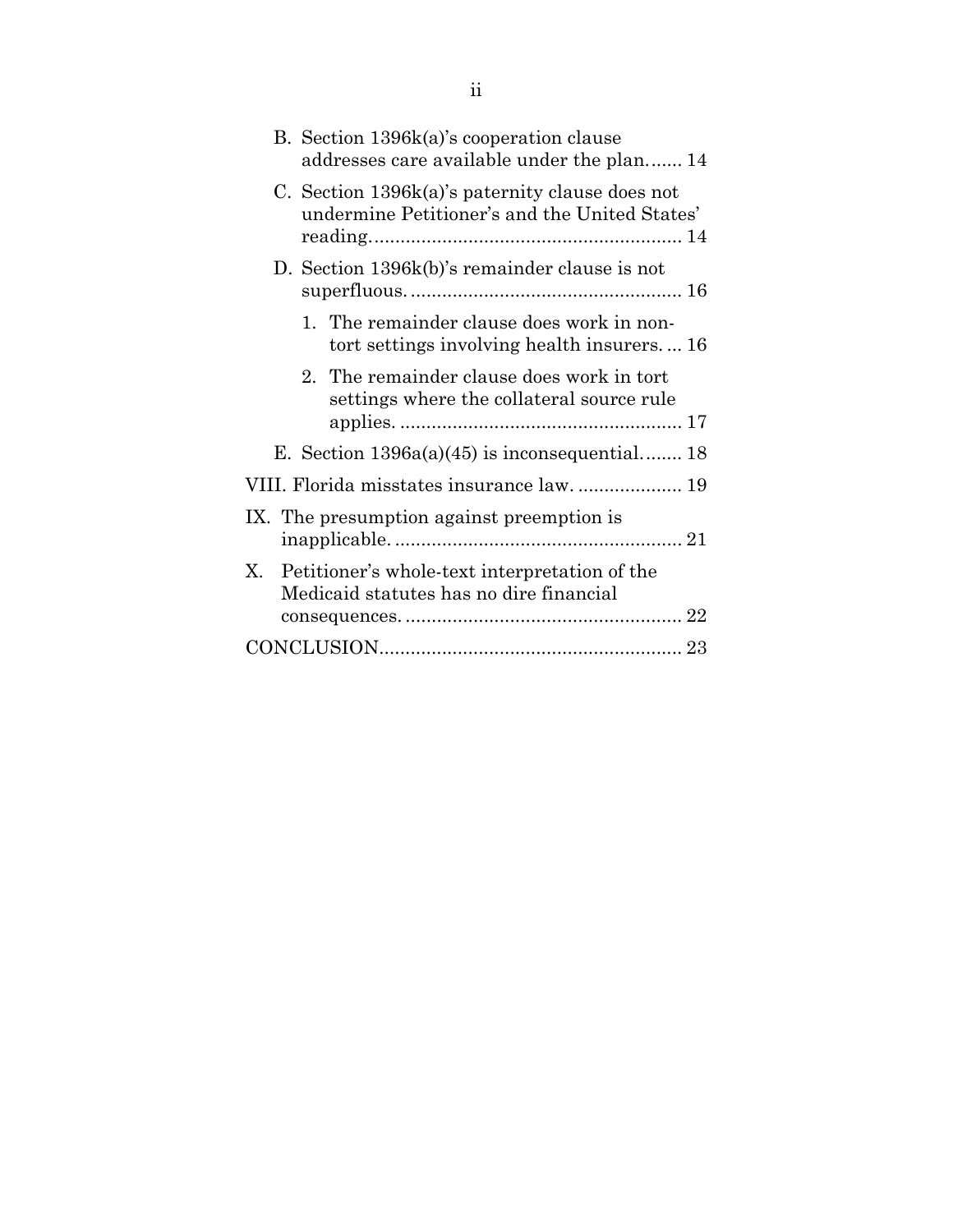# **TABLE OF AUTHORITIES**

# **Page**

| Albertson's, Inc. v. Brady,<br>475 So. 2d 986 (Fla. Dist. Ct. App. 1985)  10 |
|------------------------------------------------------------------------------|
| Ark. Dep't of Health & Hum. Servs. v. Ahlborn,                               |
| Buckman Co. v. Plaintiffs' Legal Comm.,                                      |
| Joerg v. State Farm Mut. Auto. Ins. Co.,                                     |
| Nat'l Fed'n of Indep. Bus. v. Sebelius,                                      |
| Rapanos v. United States,                                                    |
| Wos v. E.M.A. ex rel. Johnson,                                               |

# **United States Code**

**Cases**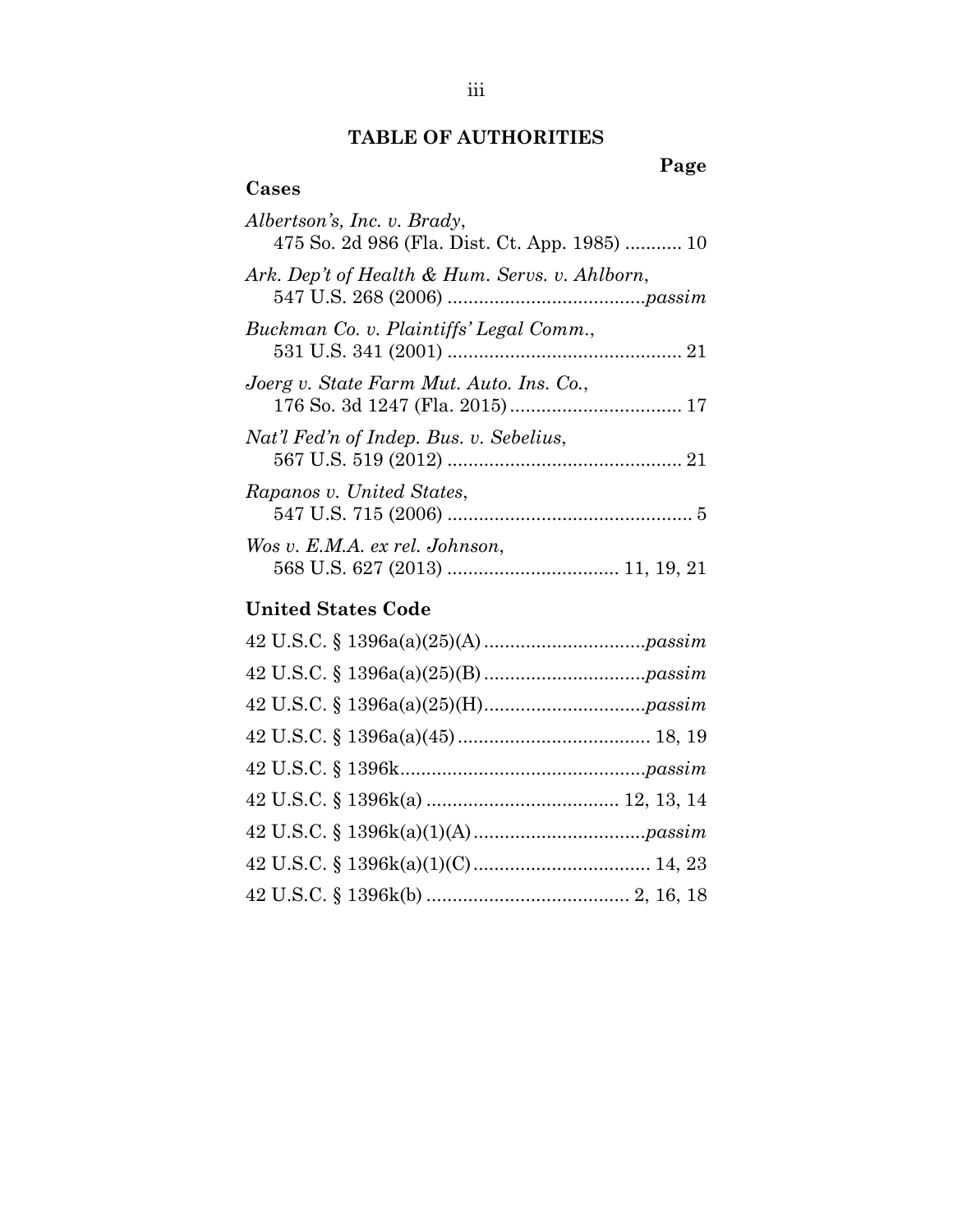# **Regulations**

# **State Laws**

# **Other Authorities**

| American Law Institute, <i>Principles of the Law of</i>                                                                                        |
|------------------------------------------------------------------------------------------------------------------------------------------------|
| Antonin Scalia & Bryan A. Garner, Reading Law:<br>The Interpretation of Legal Texts $(2012)$ 5, 8                                              |
| Brett M. Kavanaugh, <i>Book Review</i> ,                                                                                                       |
| Couch on Insurance                                                                                                                             |
| Dan B. Dobbs, et al., The Law of Torts                                                                                                         |
| Dylan Scot Young, A Judicial Solution to the<br>Medicaid Gap: Using Section 1983 to Do What the<br>Federal Government Cannot, 84 Geo. Wash. L. |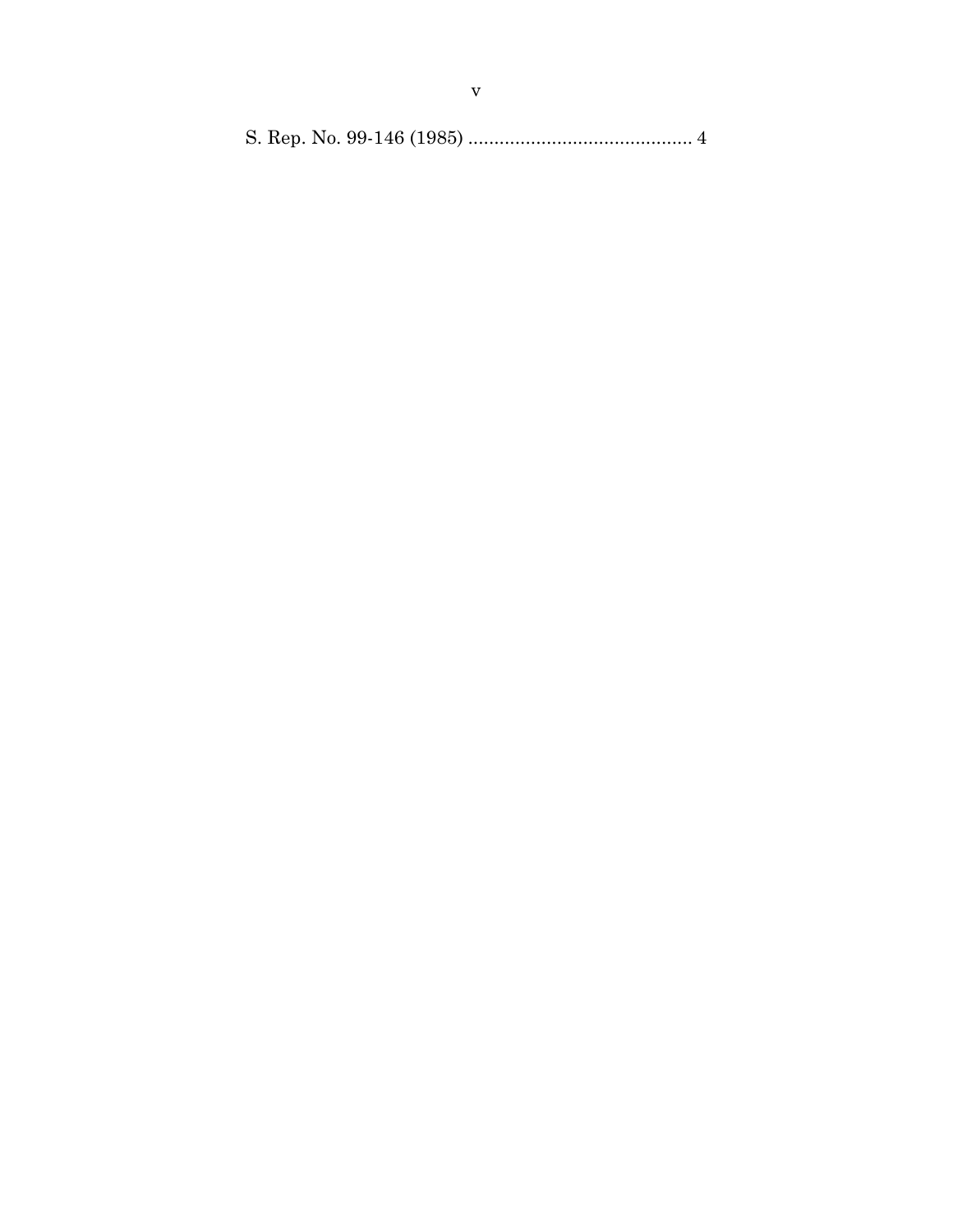#### **ARGUMENT**

Florida's textual arguments rest almost entirely on its assertion that Medicaid's assignment provision, 42 U.S.C. § 1396k(a)(1)(A), should be read in isolation from the remainder of the Medicaid Act. Only by sequestrating  $\S 1396k(a)(1)(A)$  can Florida even attempt to justify a recovery that is expressly prohibited by § 1396p's anti-lien and anti-recovery provisions and that exceeds what is authorized by the plain text of  $\S$ § 1396a(a)(25)(A), (B), and (H). Florida makes only a token attempt to integrate these provisions into a cohesive whole or to abide by the rationale of *Arkansas Dep't of Health & Human Services v. Ahlborn*, 547 U.S. 268 (2006). Under that rationale—embraced by Petitioner and the United States—§ 1396k and the other third-party provisions echo and reinforce one another in limiting any implied exception to the Act's protection of beneficiaries' property.

#### **I. Petitioner's and the United States' arguments align.**

Petitioner and the United States agree that the Act "entitles a State to the portions of a recipient's recovery that represent compensation for the medical expenses paid by Medicaid, but not to the portions that represent compensation for medical expenses (past or future) not paid by Medicaid." U.S. Br. 10. More specifically, a State is entitled to the portions of a recovery representing compensation for *medical care, services, or items* Medicaid has paid for, up to the amount Medicaid paid. § 1396a(a)(25)(A), (B), (H).

A slight variant of Florida's hypothetical (Resp. Br. 44) illustrates how this rule operates. Suppose a provider bills \$100,000 for a surgery but accepts \$50,000 from Medicaid *and a co-pay from the beneficiary* as full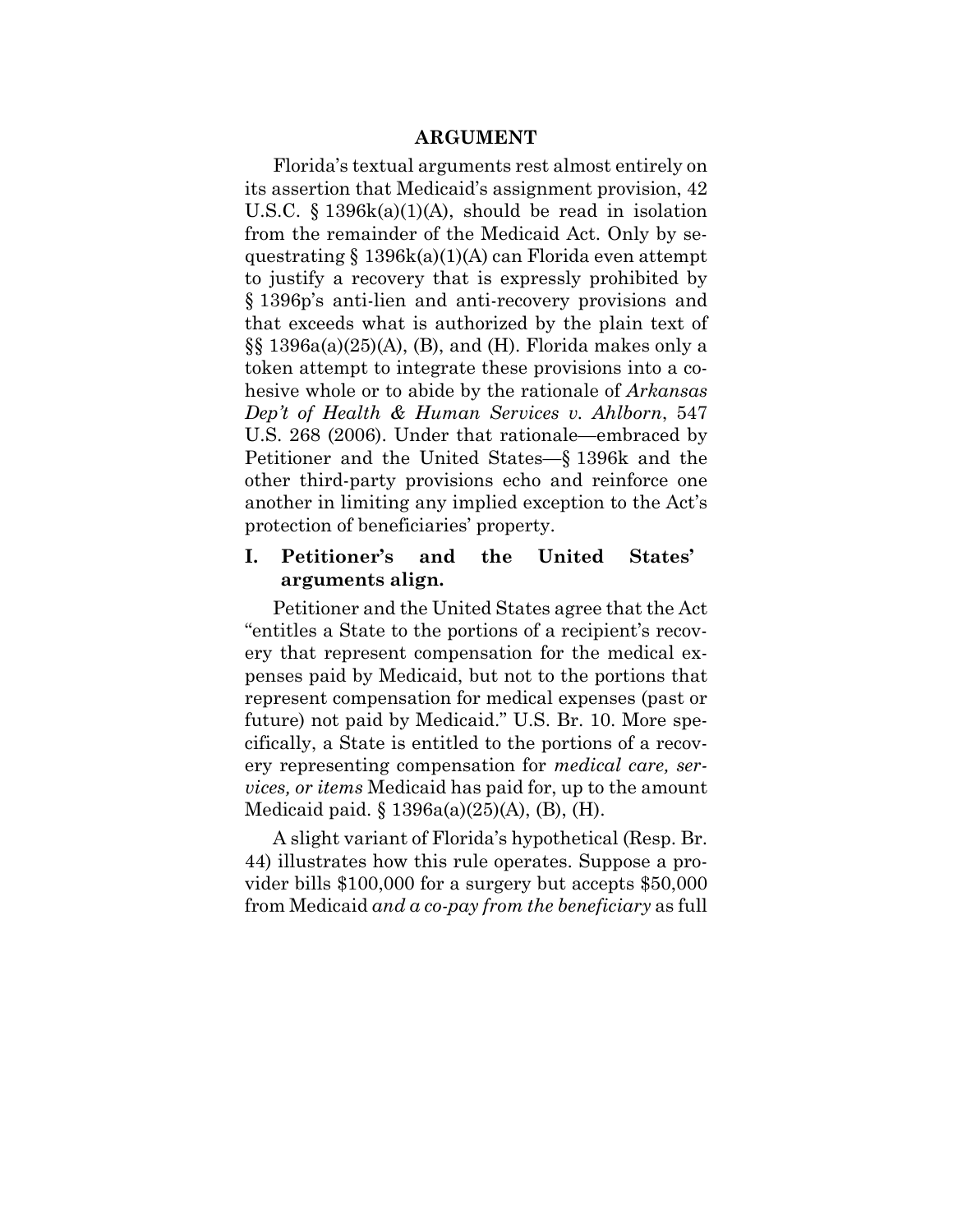payment; a tortfeasor then settles its liability for the surgery for \$20,000. Because Medicaid made payments for that medical service, it is entitled to the entire \$20,000 and need not remit any payment to the beneficiary—notwithstanding the co-payment. Only if the tortfeasor paid more than \$50,000 for the surgery would Medicaid be required under § 1396k(b) to remit funds (the amount exceeding \$50,000) to the beneficiary.

The United States is also correct that "distinguishing between funds for 'past' and those for 'future' medical expenses" may emphasize "the wrong thing" in some circumstances. U.S. Br. 10. The issue in every case is whether the amount for which Medicaid seeks reimbursement reflects compensation for medical services paid for by Medicaid. As applied to this case, however, that principle requires the Court to address the difference between Ms. Gallardo's tort recovery for past medical expenses (compensating almost exclusively for services that Medicaid had paid for) and for future medical expenses (compensating exclusively for services that Medicaid had *not* paid for). The Court must address that issue because this declaratory action challenges the validity of Florida's statute expressly authorizing Florida to take from the portion of Petitioner's recovery compensating for "future medical expenses." JA 17  $\P$  3.1

 $\frac{1}{2}$ . The question whether Medicaid is entitled to the minuscule part of Ms. Gallardo's recovery reflecting expenses paid by a private insurer (JA 26 ¶ 31) is neither presented nor ripe and must be addressed first by a Florida administrative law judge. Under Petitioner's and the United States' interpretation of the Medicaid Act, resolution of that issue will turn on whether the insurer paid for the *same* care, service, or item paid for by Medicaid. Only if (*Footnote continued*)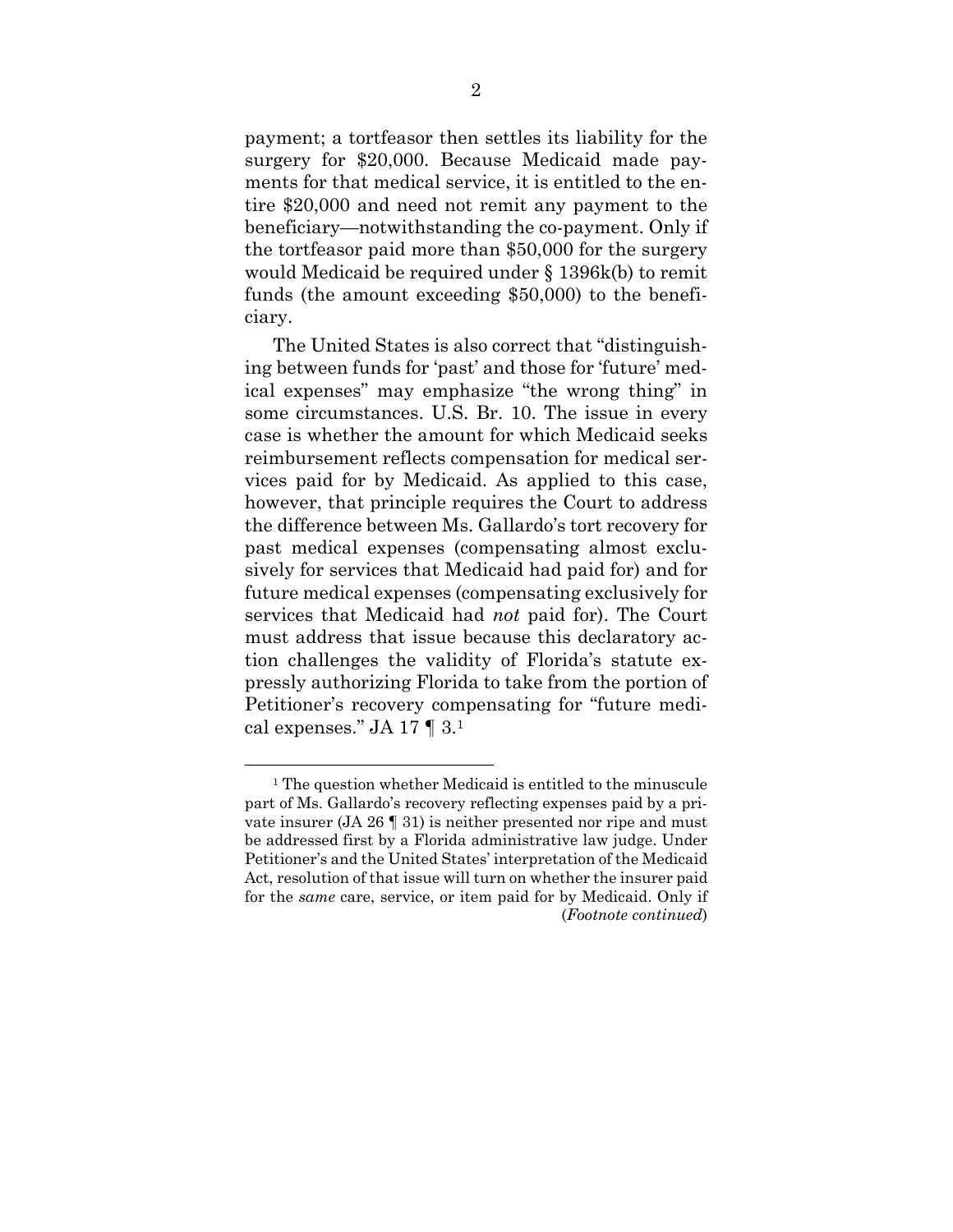#### **II. Florida rejects** *Ahlborn's* **whole-text method.**

Petitioner and the United States read the thirdparty provisions as an integrated whole. Pet. Br. 30, 47; U.S. Br. 20-21. And for good reason—the unanimous *Ahlborn* Court followed this same method. It interpreted the anti-lien and third-party provisions  $(\S\$  1396p(a)(1); 1396a(a)(25)(A), (B), (H); and 1396k) together—not separately—and concluded: "[T]he federal third-party liability provisions *require* an assignment of no more than the right to recover that portion of a settlement that represents payments for medical care." 547 U.S. at 282.

Rejecting this whole-text method, Florida analyzes § 1396k's text in isolation and largely ignores the other third-party provisions and the anti-lien and anti-recovery provisions. *E.g.*, Resp. Br. 12-15. The 14 amici States do the same, 14 States Br. 10-13, with a brief nod to a "harmonious" reading, *id.* 15-16. The other amici interpret § 1396k as "separate" from, and "broader" than, the other third-party provisions. Legislatures Br. 7 ("Nothing in  $[\S 1396a(a)(25)(H)]$  ... constrains or impliedly repeals the broader, separate, and unambiguous grant of authority in [§ 1396k].").

Neither Florida nor its amici rebut the whole-text arguments of Petitioner and the United States. Instead, they focus on Petitioner's *secondary* argument—on which the United States takes no position that the general-specific and more-recently-enacted canons resolve any potential conflict between § 1396k and  $\S$  1396a(a)(25)(H) in favor of the latter. Pet. Br.

––––––––––––––––––––––––

the insurer and Medicaid paid for the same care, service, or item will Medicaid be entitled to the entire portion of Ms. Gallardo's recovery representing past medical expenses.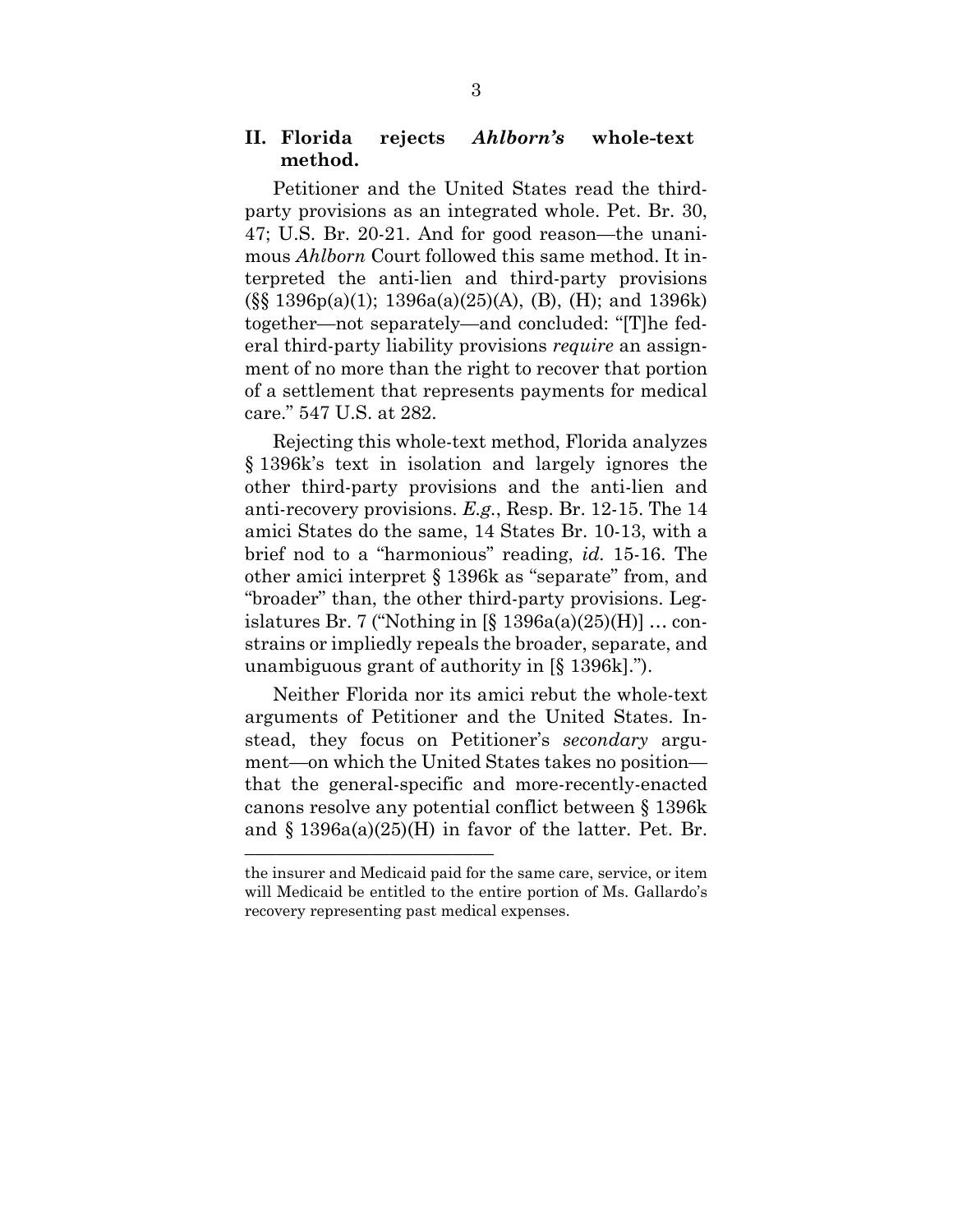33-34. For example, Florida claims Petitioner and the United States read  $\S 1396a(a)(25)$ (H) as "narrower" than § 1396k. Resp. Br. 30. However, as the United States explains, "context shows that [the] clause [in § 1396k(a)(1)(A)] … incorporates the *same limitation* as the other [third-party] provisions"—that is, it reaches only "the liability of third parties for medical expenses that *are paid by Medicaid*." U.S. Br. 20-21 (emphasis added). Similarly, Petitioner contends that Florida's isolated reading of § 1396k is "anomalous in the context" of the third-party liability and paymentrecovery provisions  $(\S 1396a(a)(25)(A), (B), (H))$ . Pet. Br. 32.

### **III. The amici's "whole-text" arguments contravene principles of textualism.**

Although Florida fails to offer a whole-text argument, its amici attempt one. The 14 States contend the assignment/cooperation and payment-recovery provisions "work together to achieve a core goal of Medicaid: ensuring that third parties pay before Medicaid does"—a goal they infer from a Senate committee report referring to Medicaid as a "payer of last resort." 14 States Br. 16, 18; *see also* Resp. Br. 1, 2, 3, 10, 12, 13, 19, 39, 40 (referring to Medicaid as "payer of last resort"). This argument is grounded in purposivism, not textualism.

This Court in *Ahlborn*—*rejecting* a state Medicaid agency's reliance on the legislative history the 14 States cite—said the agency had "properly observed that Congress, in crafting the Medicaid legislation, intended that Medicaid be a 'payer of last resort.' S. Rep. No. 99-146, p. 313 (1985)." 547 U.S. at 291 (quoted at 14 States Br. 18). But, *Ahlborn* stated, "[t]hat does not mean … Congress meant to authorize States to seek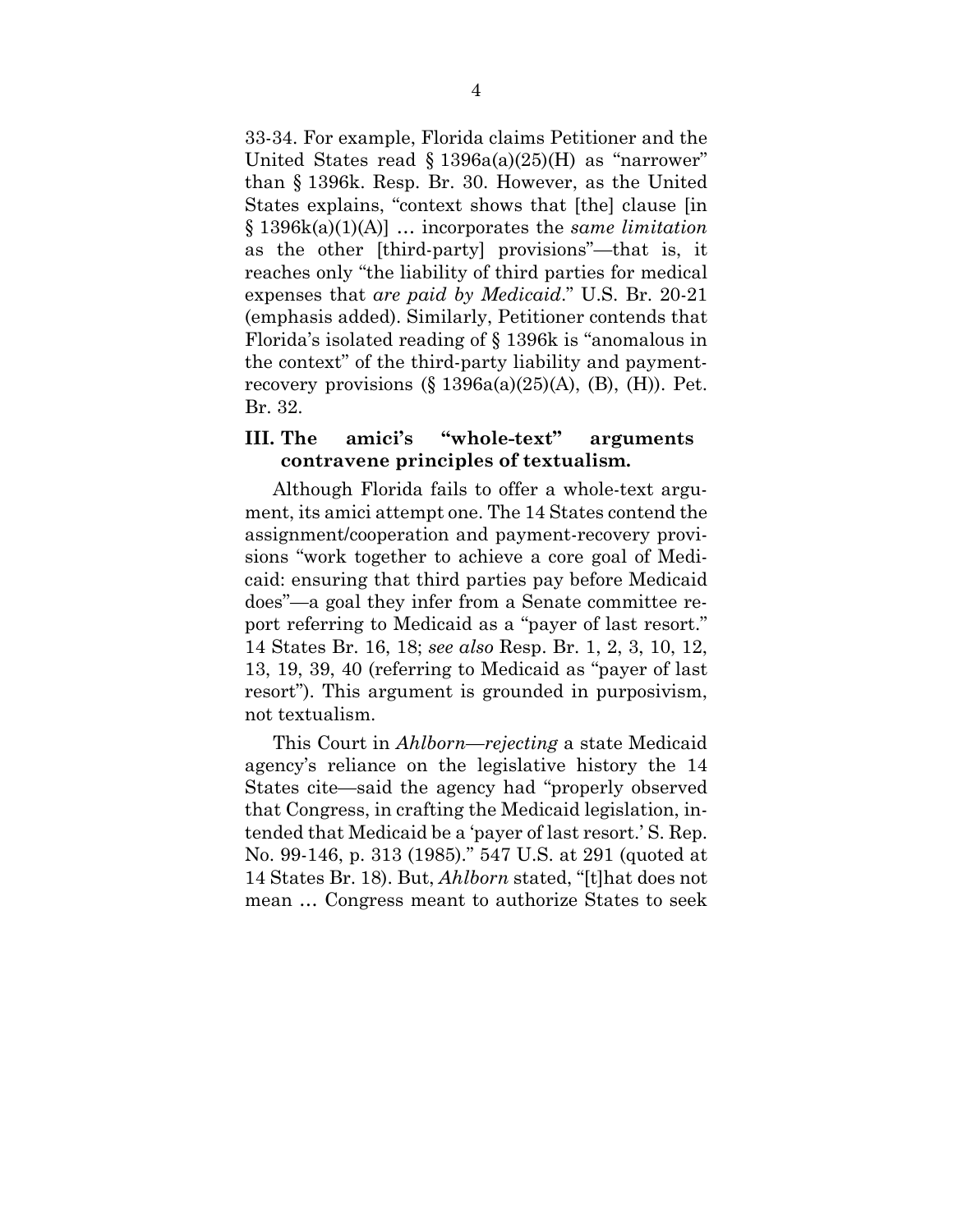reimbursement from Medicaid recipients themselves; in fact, with the possible exception of a lien on payments for medical care, the statute expressly prohibits liens against the property of Medicaid beneficiaries." *Id*. at 291-92. *Ahlborn* properly recognized that a statute's "purpose must be derived from the text, not from extrinsic sources such as legislative history." Antonin Scalia & Bryan A. Garner, *Reading Law: The Interpretation of Legal Texts* 56 (2012); *see also* Brett M. Kavanaugh, *Book Review*, 129 Harv. L. Rev. 2118, 2124 (2016) (disputing that unenacted committee reports are authoritative in construing a statute). Indeed, "no law pursues its purpose at all costs," and "textual limitations upon a law's scope are no less a part of its 'purpose' than its substantive authorizations." *Rapanos v. United States*, 547 U.S. 715, 752 (2006) (plurality op.) (Scalia, J.).

Rather than subordinating the Act's terms to a non-textual "purpose" derived from legislative history, the Court should respect the express textual limitations of the third-party, anti-lien, and anti-recovery provisions, which work together to achieve Congress's true ends. Congress expressed its purposes in multiple provisions prohibiting a State from taking a beneficiary's property and limiting Medicaid's reimbursement pool to third-party liabilities "for the medical expenses that are paid by Medicaid." U.S. Br. 20 (emphasis omitted).

Florida's other amici invoke the whole-text canon to argue that two of the third-party provisions  $(\S 1396a(a)(25)$ (H) and  $\S 1396k$ ) should be read to provide "distinct, though overlapping" functions. Legislatures Br. 11. This argument, however, does not fit "all parts" of the statute into a "harmonious whole," *id*. 12, because it fails to account for  $\S 1396a(a)(25)(A)$ -(B).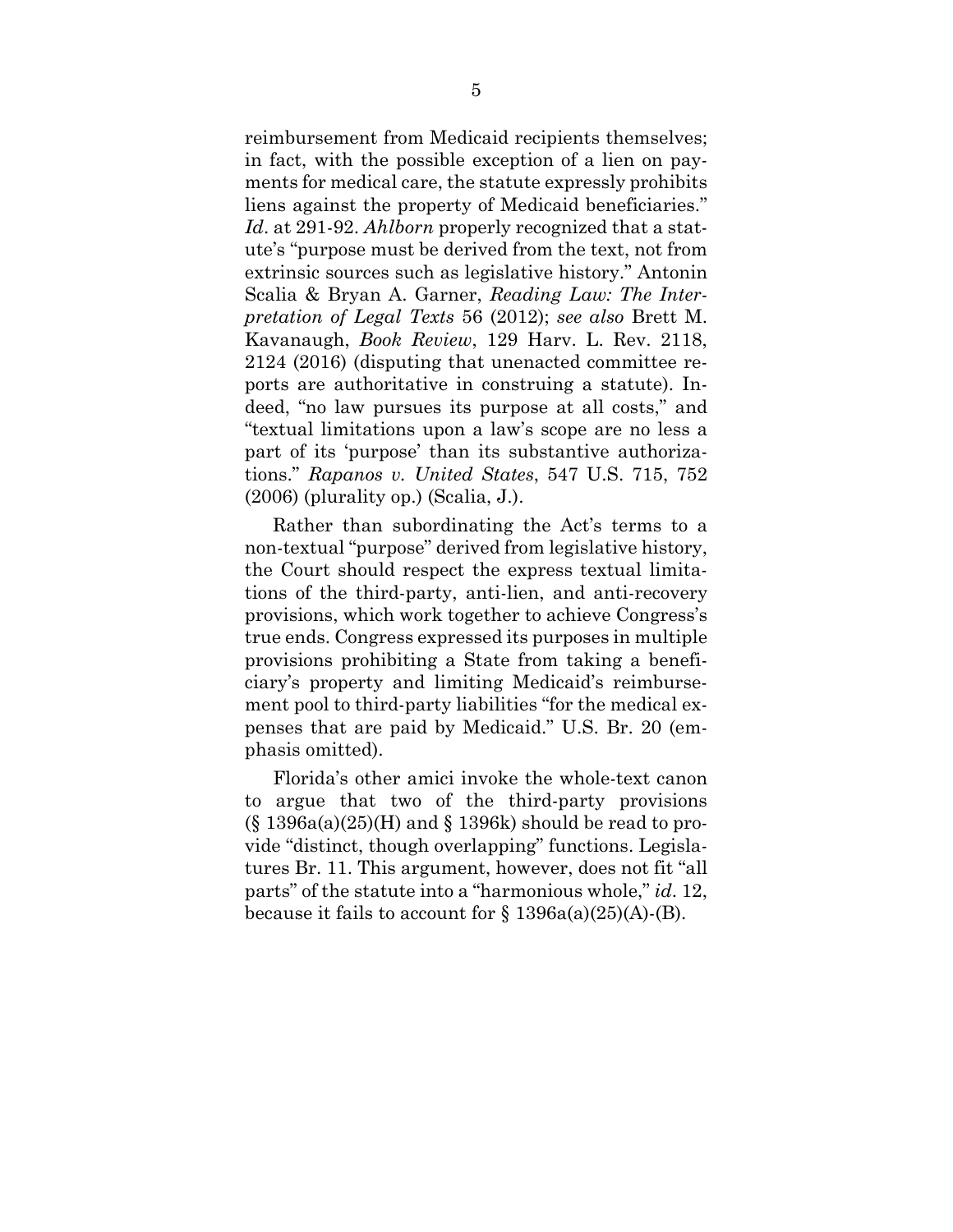## **IV. An isolated reading of § 1396k(a)(1)(A) fails to account for the "anchor" third-party liability provision.**

Section  $1396a(a)(25)(A)$ -(B) is the "main" or "anchor" third-party provision that marks the boundaries of: (i) the Medicaid "expenses that are eligible *for* reimbursement" and (ii) "the pool *from which* the State may obtain the reimbursement." U.S. Br. 13 (emphasis added). The provision's plain text establishes these bounds: a State may seek reimbursement "to the extent of" "the legal liability of third parties … to pay for care and services *available under the plan*." § 1396a(a)(25)(A) (emphasis added); *see* U.S. Br. 13- 14.

The language Congress enacted in 1968 excludes from the reimbursement "pool" the "legal liability of third parties … to pay for care and services" that are not *available under the State plan*. In 2013, Congress added language to expand this pool by deleting "to the extent of such legal liability" from subparagraph (B). Pet. Br. 12. In 2018, however, Congress retroactively repealed the 2013 expansion and shrank the pool to its original boundaries. *Id*. 13 & n.2.

Florida and its amici do not account for the limited reimbursement pool established by the third-party liability provision. Although Florida refers to subparagraph (A) several times, it hardly ever mentions—and never squarely grapples with—subparagraph (B)'s limitation or Congress's deliberate choice to restore that limitation. Similarly, the amici collectively have a single scant reference to the provision. 14 States Br. 7-8.

Section 1396a(a)(25)(A)-(B)'s direction that States "ascertain" the available pool of third-party liabilities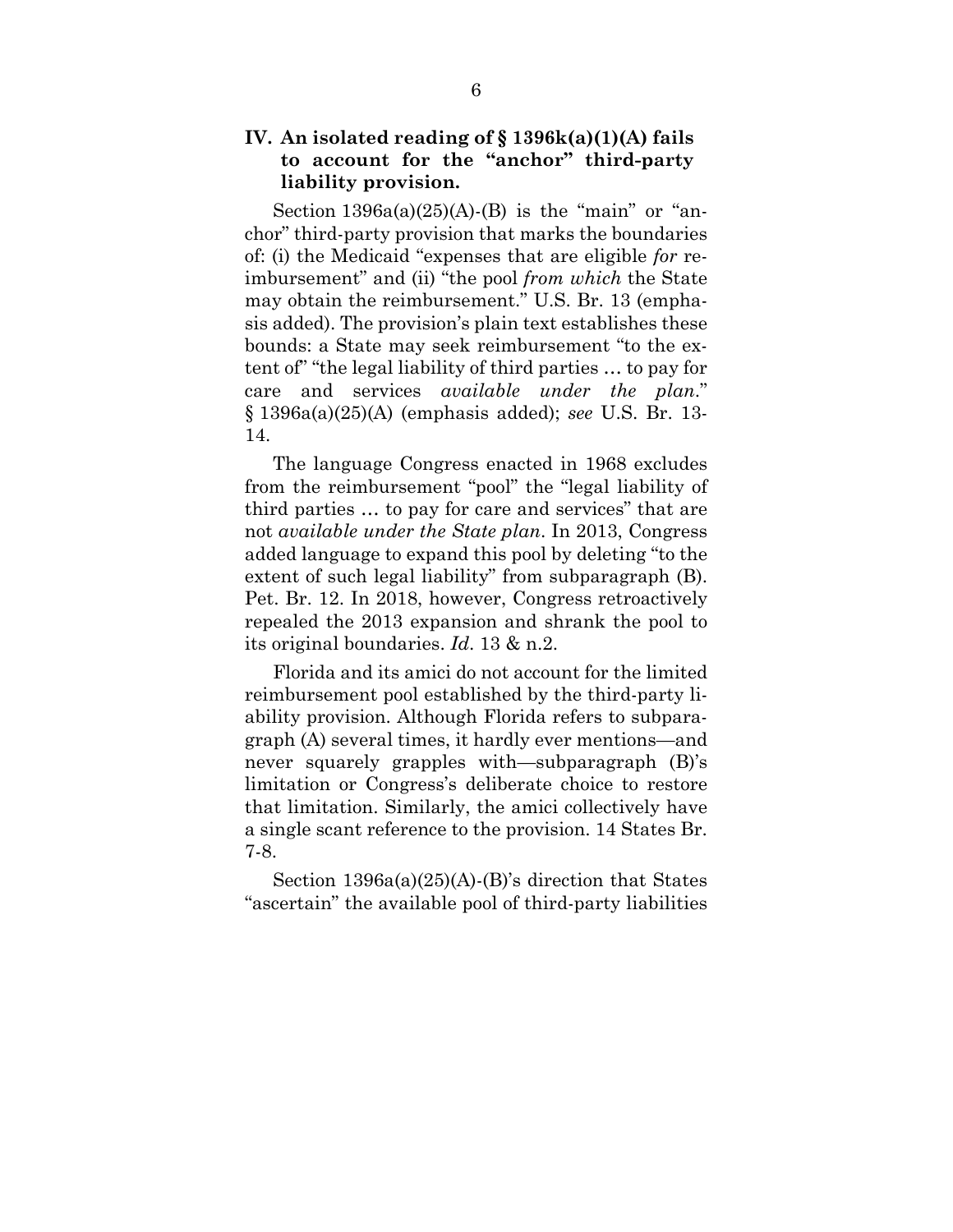and "seek" reimbursement was "modest" and failed to provide clear authority to Medicaid agencies and courts until it was supplemented by the assignment/cooperation and payment-recovery provisions. Pet. Br. 47-48. These two provisions—rather than identifying different *pools* of third-party liabilities from which reimbursement may be sought—granted States two complementary *tools* for obtaining reimbursement from the *same pool* of third-party liabilities. U.S. Br. 12 ("Subparagraphs (A)-(B) set forth the State's general duty to seek reimbursement from third parties, while subparagraph (H) and Section 1396k specify the legal tools the State must have for carrying out that duty."). Petitioner's and the United States' reading gives each provision its own function and integrates them into a workable whole. Florida's and its amici's readings do not.

## **V. A State may not seek reimbursement from a bigger pool under § 1396k than under § 1396a(a)(25)(H).**

The State's reimbursement tools—§ 1396k and § 1396a(a)(25)(H)—"serve overlapping functions," like a belt and suspenders. U.S. Br. 29. Assignment and subrogation—the common-law rights analogous to the rights granted by  $\S 1396k$  and  $\S 1396a(a)(25)(H)$ —also overlap in many respects despite differing in their procedures and source. Pet. Br. 41-46, 48-49. *Ahlborn* instructs that these complementary mechanisms "echo," "reiterate," and "reinforce" one another. *Id*. 8, 21, 31, 32, 47.

Florida agrees that  $\S 1396k$  and  $\S 1396a(a)(25)(H)$ provide "overlapping tools." Resp. Br. 11, 36. But under Florida's reading, the provisions do not actually "overlap." Florida instead asserts that § 1396k allows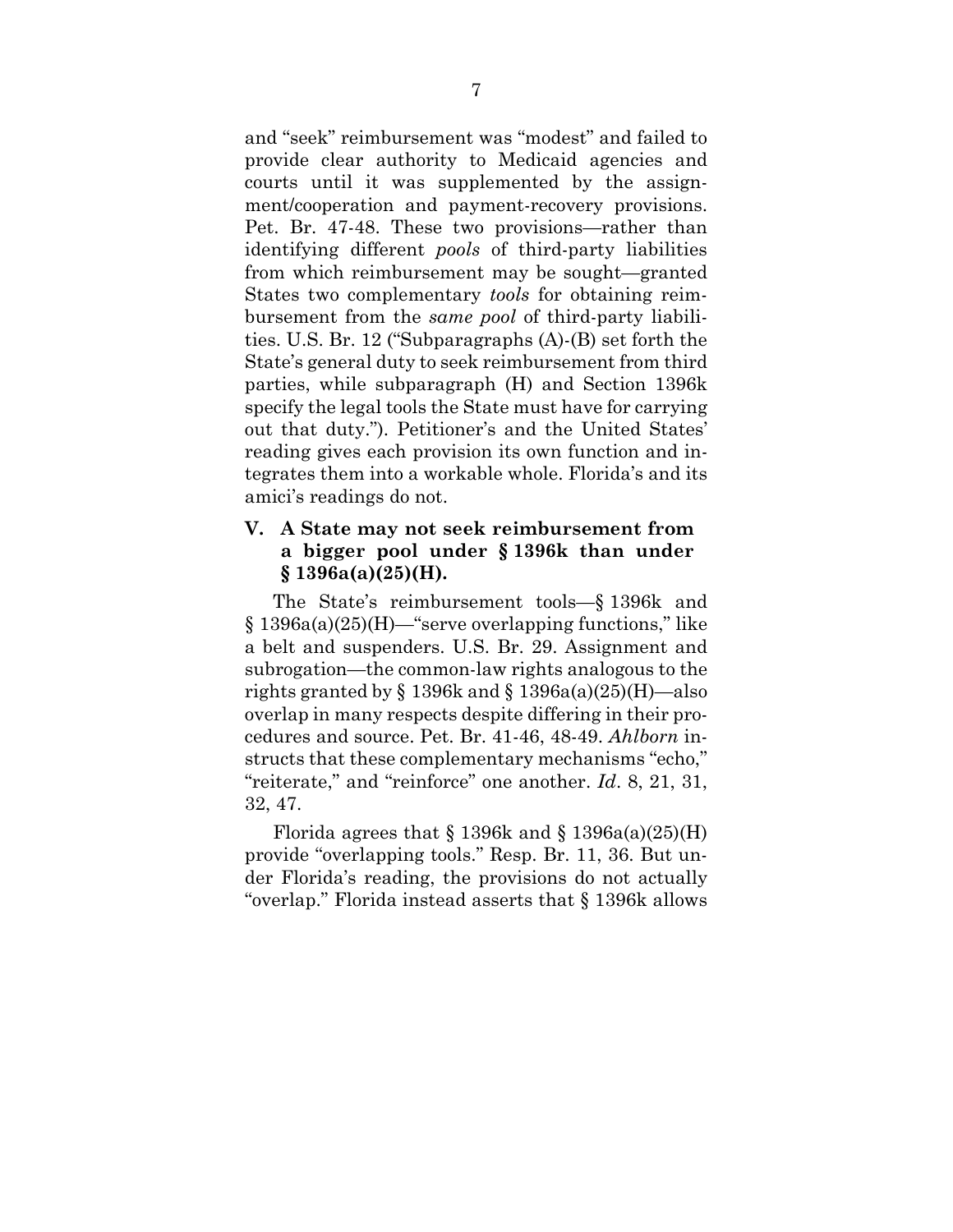"broader" reimbursement than § 1396a(a)(25)(H), Resp. Br. 37, so that § 1396k's reimbursement pool *completely* covers § 1396a(a)(25)(H)'s, and then some. *Accord* Legislatures Br. 12. Under Florida's theory, the recoveries authorized by the former subsume—rather than overlap with—those available under the latter.

As the United States explains, Florida's reading of the provisions rests on a slender textual reed: "One clause" in  $\S$  1396k(a)(1)(A) is "worded differently" from the other third-party provisions because it "lacks an express reference to whether Medicaid has paid the relevant medical expenses." U.S. Br. 21. But "[r]efusing to recognize that limitation would create a severe mismatch" among the third-party provisions. *Id.* This mismatch "makes little sense"—it is "in tension with *Ahlborn*," and "[n]o sound reason exists to suppose Congress meant the State's share to vary depending on the tool that the State used." *Id.* 27-28; *see* Scalia & Garner, *supra* 252 (courts generally presume Congress enacts related statutes that make sense when read *in pari materia*).

Florida tries to rationalize this "mismatch" by citing *other* statutory schemes—Medicare, ERISA, and federal employee insurance—that authorize a bigger reimbursement pool of third-party liabilities. Resp. Br. 37, 40-42. Yet Florida does not—and cannot—argue that the text of these statutes is similar to Medicaid's. These non-Medicaid texts—which lack antilien and anti-recovery provisions—are significantly different.

Take the Medicare statute. Its language is far broader than Medicaid's third-party provisions. *Compare* 42 U.S.C. § 2651(a) *with* §§ 1396a(a)(25)(A)-(B),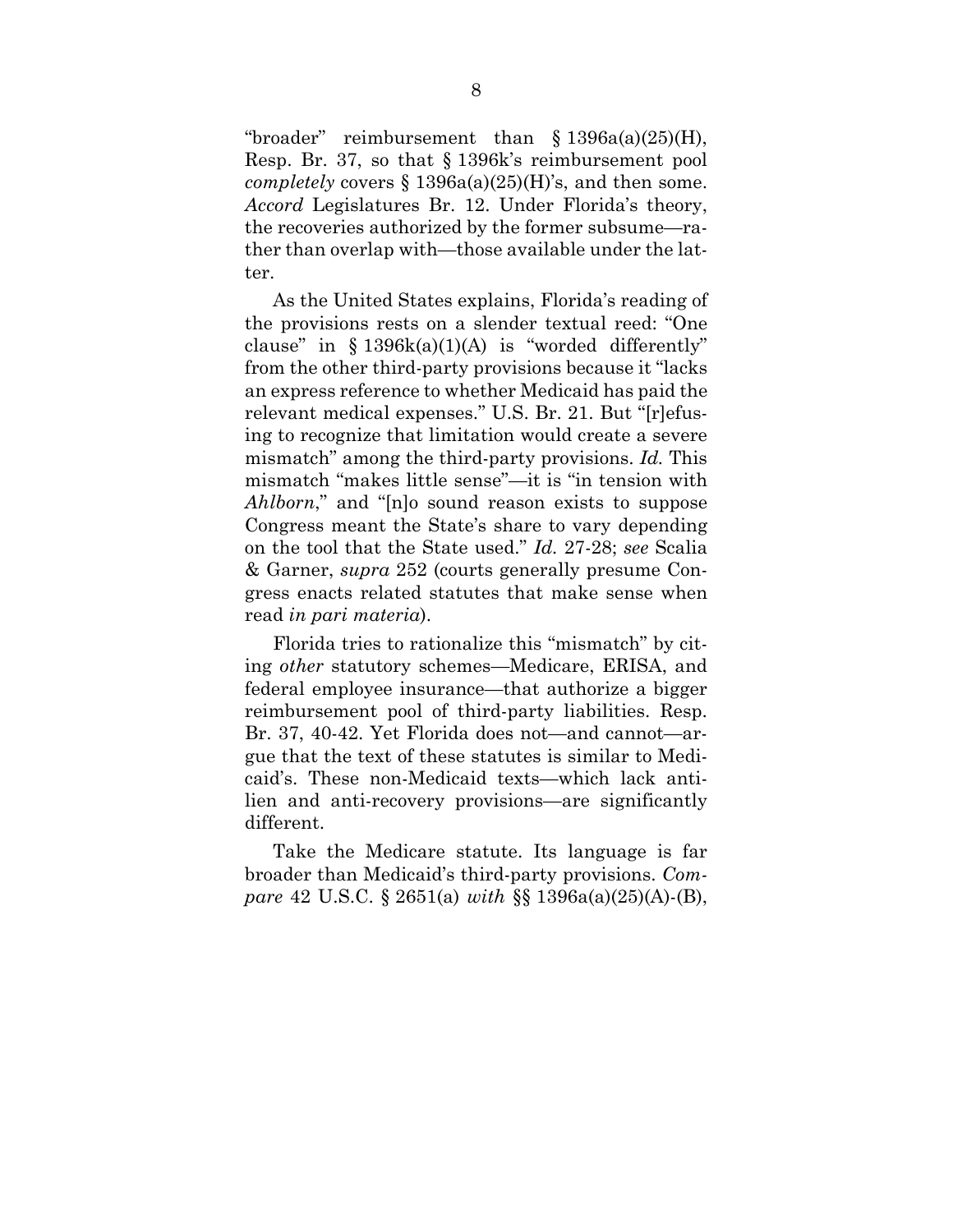(H), 1396k. The Medicare statute subrogates the United States to "any right or claim," and provides that it may take an assignment to the injured person's "claim or cause of action … to the extent of that right or claim." § 2651(a). This language lacks the Medicaid statutes' limitations, as it fails to distinguish between medical and non-medical damages or between damages for care paid or unpaid by the government. Moreover, other Medicare language—"to be furnished" and "to be paid"—expressly indicates that Congress intended Medicare to be compensated for future medical expenses. *See* § 2651(a).

In contrast, Medicaid's anti-lien provision expressly prohibits any lien based on "medical assistance *to be paid*" in the future. § 1396p(a)(1) (emphasis added). The Medicare statute shows Congress knows how to write a statute permitting a government payor to seek reimbursement from portions of a tort recovery compensating for future medical expenses. Congress has not enacted such a statute for Medicaid—except for the 2013 statute that Congress nullified in 2018. *See* Pet. Br. 12-13.

### **VI. Florida's § 1396a(a)(25)(H) arguments lack merit.**

### **A. Florida's attempt to match its broad reading of § 1396k to § 1396a(a)(25)(H) makes no sense.**

With one exception, Florida and its amici exclusively argue that there is a mismatch between the State's reimbursement pools under § 1396k and § 1396a(a)(25)(H). The exception is a single paragraph where Florida attempts to conform  $\S$  1396a(a)(25)(H) to its broad reading of § 1396k. Resp. Br. 30-31. Florida postulates that subparagraph (H)'s reference to a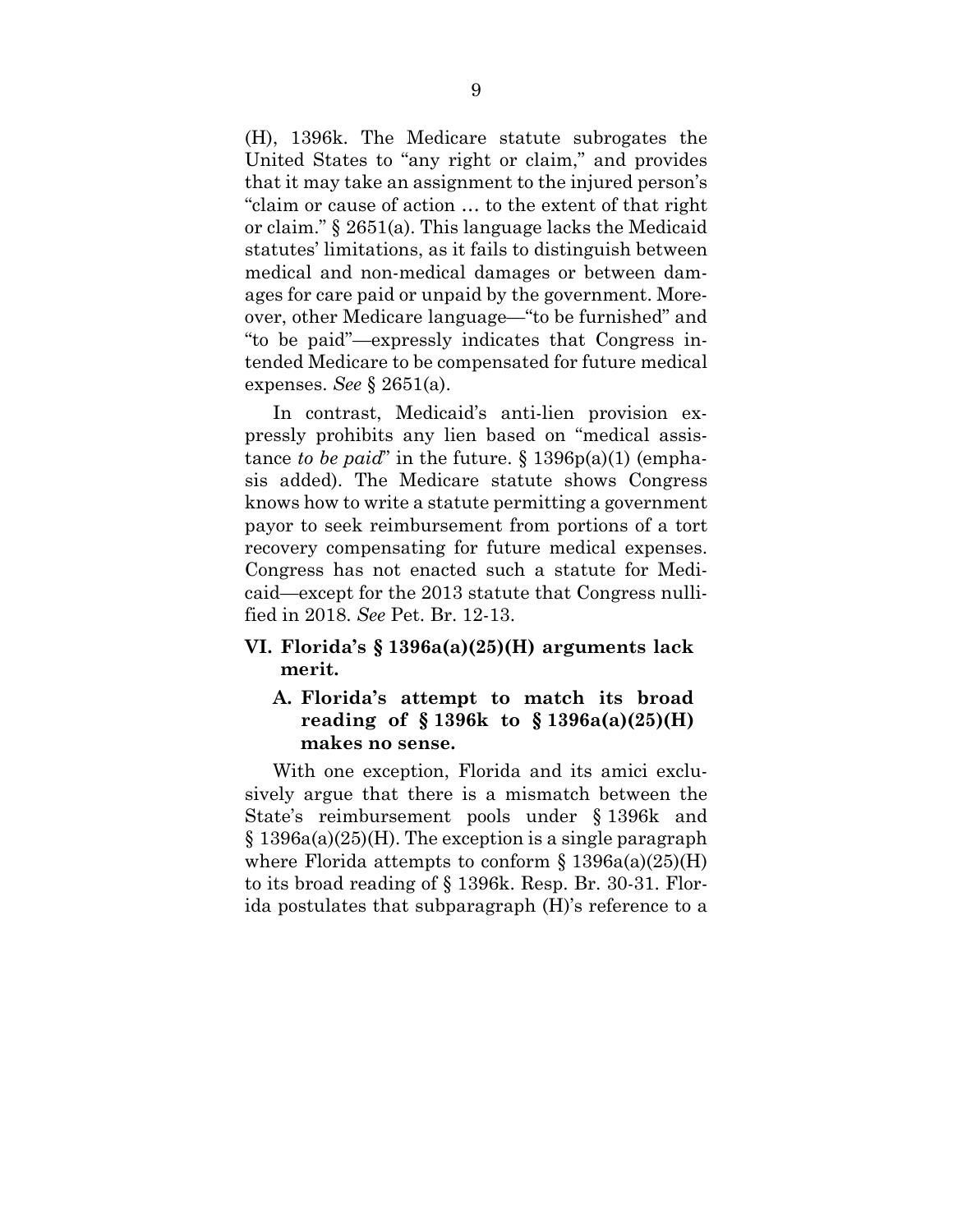third-party liability to pay "for" health care items or services *paid for* by the State plan could also refer to a third-party liability to pay "for" future health care items or services *not paid for* by the State plan. *Id*. 30- 31 & n.12. The argument advances the untenable supposition that the statute's language could be read to mean the opposite of what it says. In short, it makes no sense.

## **B. Florida's argument that § 1396a(a)(25)(H) "most naturally applies" to insurers contravenes the provision's text and rests on mistaken premises.**

Florida argues  $\S 1396a(a)(25)$ (H) "most naturally applies to insurers, not tortfeasors." Resp. Br. 34-35. Florida is wrong. According to *Black's Law Dictionary*, Medicaid regulations, and *Ahlborn,* subparagraph (H)'s reference to a "third party" with a "legal liability" clearly includes a tortfeasor. Pet. Br. 39.

Florida posits that only insurance—and not tort recoveries—"covers specific 'items or services furnished to an individual.'" Resp. Br. 35 (quoting § 1396a(a)(25)(H)). Florida misapprehends tort law. Like an insurer, a tortfeasor is liable only for specific medical expenses: those necessarily incurred to treat the specific injuries caused by its tort. *See* Dan B. Dobbs, *et al*., *The Law of Torts* § 479 (2d ed. updated 2021); *see, e.g., Albertson's, Inc. v. Brady*, 475 So. 2d 986, 988 (Fla. Dist. Ct. App. 1985) (requiring a tort plaintiff to present evidence "associat[ing] each medical bill with injuries resulting from the accident").

Florida also argues that Congress's motive for enacting  $$ 1396a(a)(25)$ (H) was to allow recoveries against insurers not available under § 1396k. Resp. Br. 33-34. Petitioner and the United States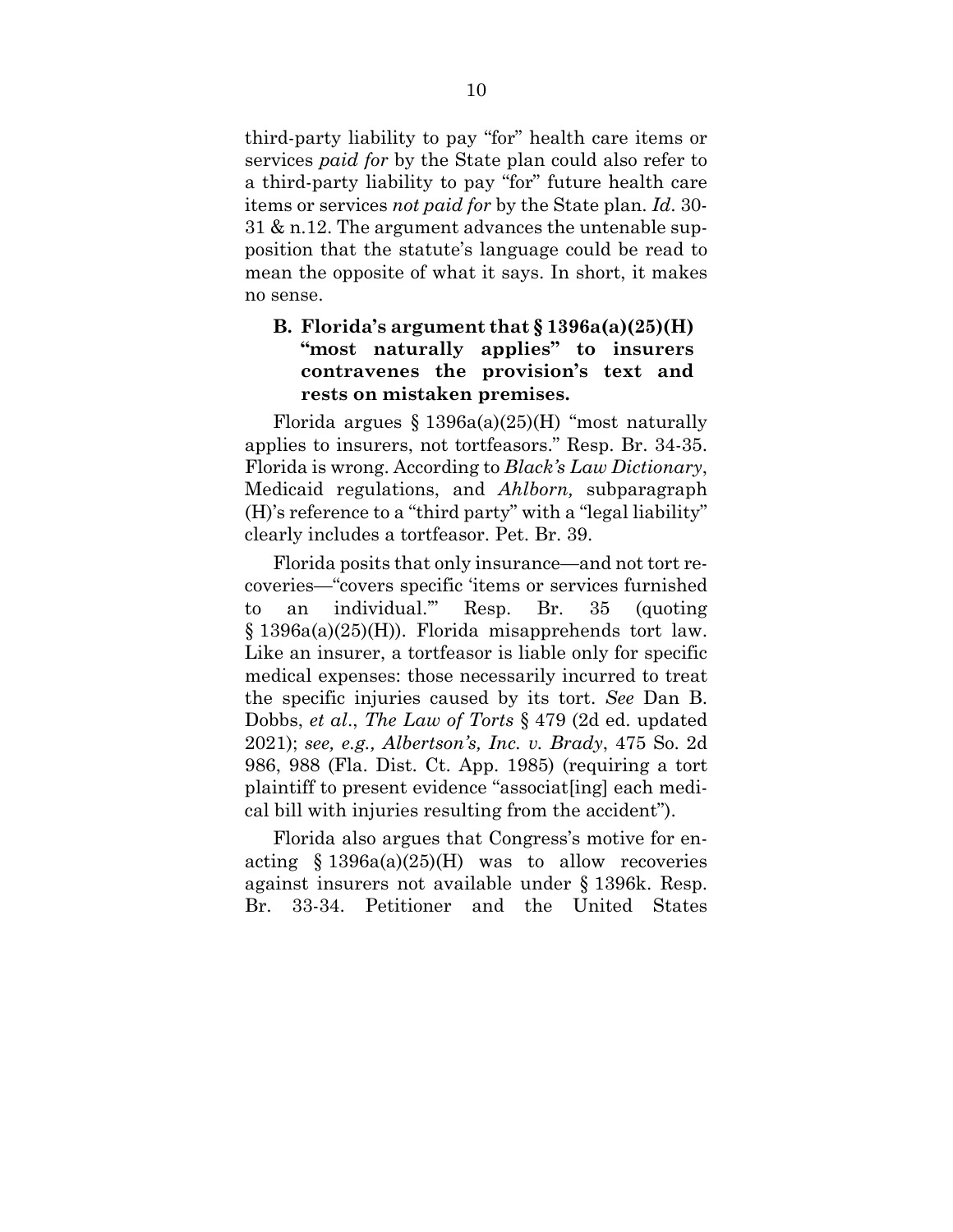acknowledge that the 1993 enactment of § 1396a(a)(25)(H) was intended to enhance the States' recovery toolkit. U.S. Br. 28-29; s*ee, e.g.,* Pet. Br. 50 (§ 1396a(a)(25)(H) "clarified" that state Medicaid subrogation statutes were authorized). But this congressional motive does not explain Florida's position that § 1396a(a)(25)(H) provides a different and smaller pool of reimbursement than § 1396k. Nor does this motive justify limiting subparagraph (H)—contrary to its text—to recoveries against insurers.

Furthermore, that settlements and judgments embody a "one time allocation of liability," Resp. Br. 35, does not mean they cannot be further allocated into different heads of damages. In *Wos v. E.M.A. ex rel. Johnson*, 568 U.S. 627, 640 (2013), this Court rejected the unfounded assumption that such allocations were arbitrary or impractical. Pet. Br. 11-12. Before *Wos*, the States had procedures to allocate settlements. AAJ Br. 9. Since *Wos*, judges and lawyers have—just as *Wos* predicted2—continued to develop rational methods for allocating settlements. *See, e.g., id*. 8-14 (discussing Florida administrative procedure).

The concern of Florida's amici—that "zealous advocates" could structure settlements "to be heavily weighted to future care," 14 States Br. 12-13—ignores that, here, an administrative law judge (not Petitioner's counsel) allocates the settlement. *See* Fla. Stat. § 409.910(17)(b); Pet. Br. 19. Florida's amici also belittle determinations of "future care," labeling them "inherently speculative." 14 States Br. 13. But regardless of how this Court rules, factfinders will have to

 $2$  "Trial judges and trial lawyers  $\ldots$  can find objective benchmarks to make projections of the damages the plaintiff likely could have proved had the case gone to trial." 568 U.S. at 640.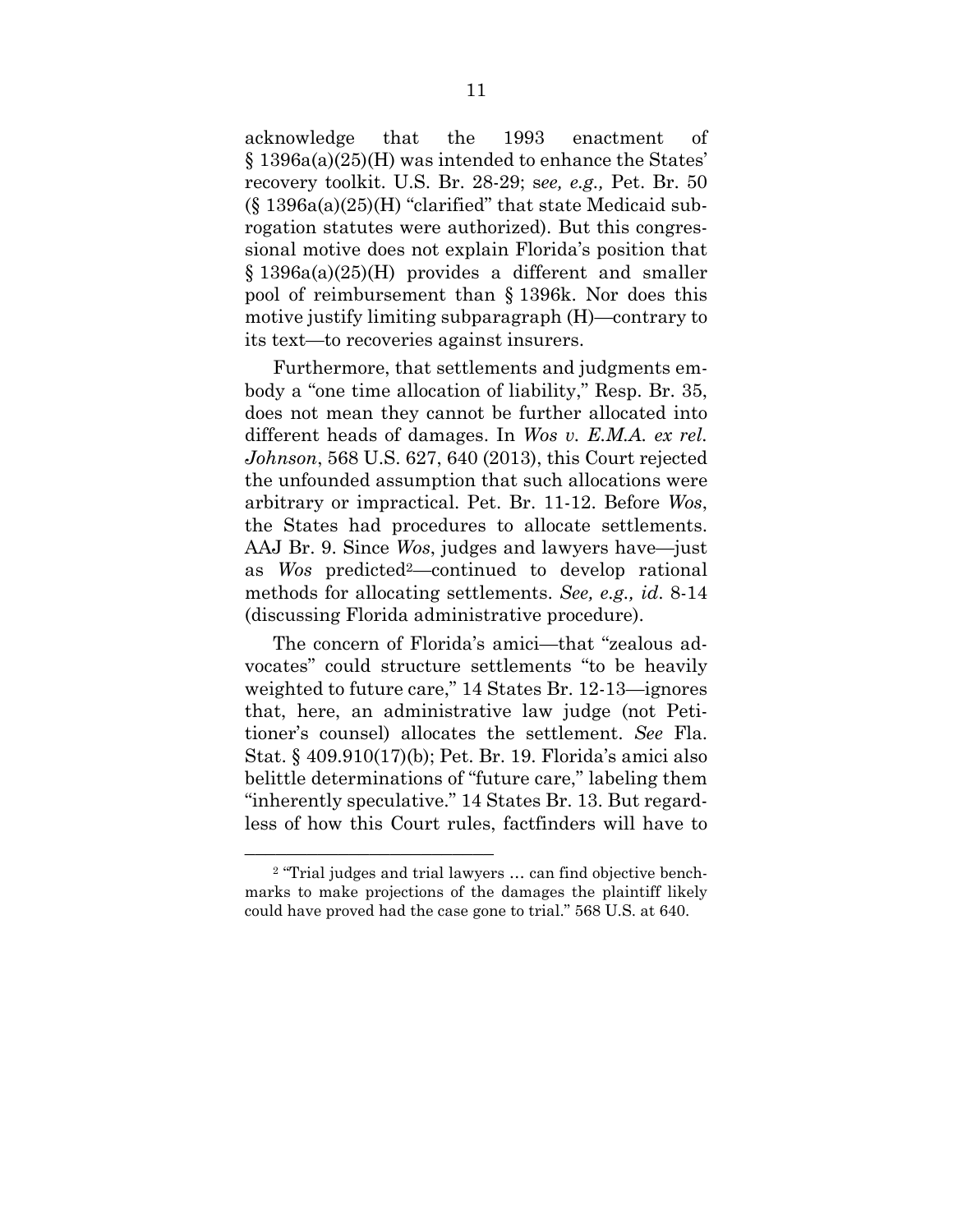determine the amount of a recovery attributable to future medical expenses, Pet. Br. 37-38 n.6, and with the aid of life care planners, they can do so based on reliable, scientific methods and objective benchmarks, AAPLCP Br. 2-11.

### **VII. Even if Florida's isolated reading of § 1396k were permissible, it is flawed.**

Florida and its amici read  $\S$  1396k(a)(1)(A)'s assignment of "any rights … to payment for medical care from any third party" out of context. They miss not only clear contextual signs in the Medicaid statutes as a whole, but also overlook the phrases "under the State plan" and "available under the plan" in the assignment/cooperation provision itself. These phrases signify that the assigned rights to "payments for medical care" refer to liabilities for medical care "under the plan"—that is, liabilities for *medical care paid by Medicaid. See* U.S. Br. 19-20.

# **A. Section 1396k(a)'s introductory clause limits third-party payments to those for "medical care … owed under the State plan."**

In criticizing Petitioner's focus on "owed" in § 1396k(a)'s introductory clause, Resp. Br. 17-18; 14 States Br. 14, Florida and its amici overlook other words—"medical care" and "under the State plan" that are equally critical to understanding the text.

 Section 1396k(a) undoubtedly signifies the State may collect "payments for medical care." But what medical care? "[M]edical care owed to the recipient of medical assistance *under the State plan*." § 1396k(a) (emphasis added). In this context, "under the State plan" is best understood as modifying both "medical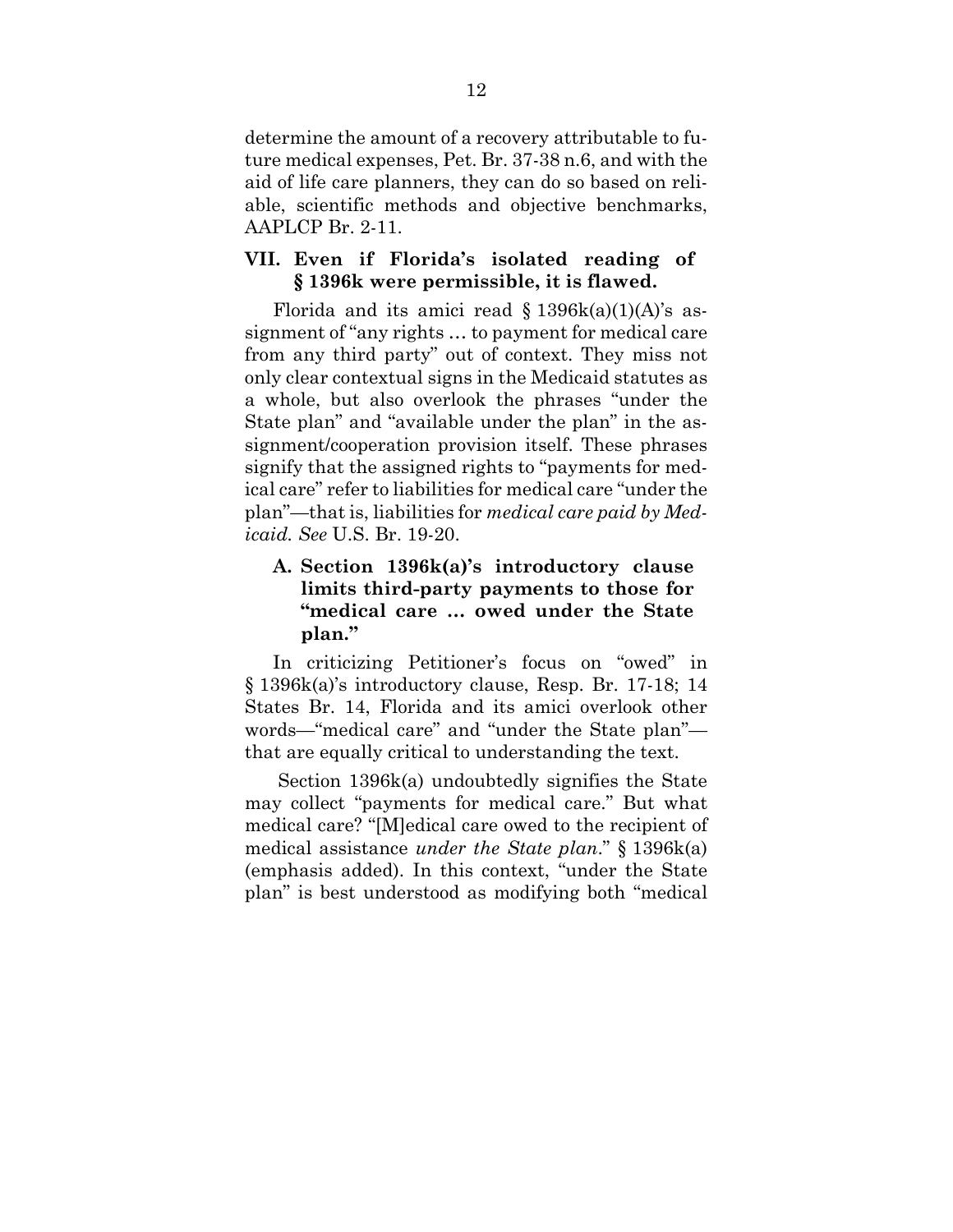assistance" and "medical care." Clearly, the medical care is owed "*to* the recipient," but who or what owes the medical care? The Medicaid plan does. And thus the State may collect payments from any third party who also is obligated to pay for this same medical care paid by Medicaid.

Medicaid does not pay for all medical care, items, or services; to the contrary, Medicaid "has the most restrictive guidelines of any third-party payor." AAJ Br. 7-8. Tortfeasors commonly must pay for medical care *not* "owed … under the State plan." *See id*. 2 ("Medicaid does not cover many of the medical care expenses that are recovered in litigation."). The assignment/cooperation provision's purpose—as stated in the statute, not a committee report—is to enable the State to collect "payments for medical care owed … under the State plan," § 1396k(a), rather than those for care not owed under the State plan.

The 14 States twist Petitioner's argument to make it purportedly "incoherent," and then literally re-write the introductory clause to fit their desired meaning. 14 States Br. 14. Of course, the "payments for medical care" being collected are not a State's payments for medical care; they are third-party payments for medical care. But the question to be answered—which Florida and its amici ignore—is *what* medical care? Payments for *any* medical care owed under *any* insurance plan or by *any* tortfeasor or other third party in the past, present, or future for the recipient's lifetime? No. The introductory clause limits the third-party payments to those for "medical care owed … under the State plan"; this limitation applies to the phrase "medical care" as used throughout § 1396k. Even if there were ambiguity on this point, the Secretary's construction limiting the assignment to third-party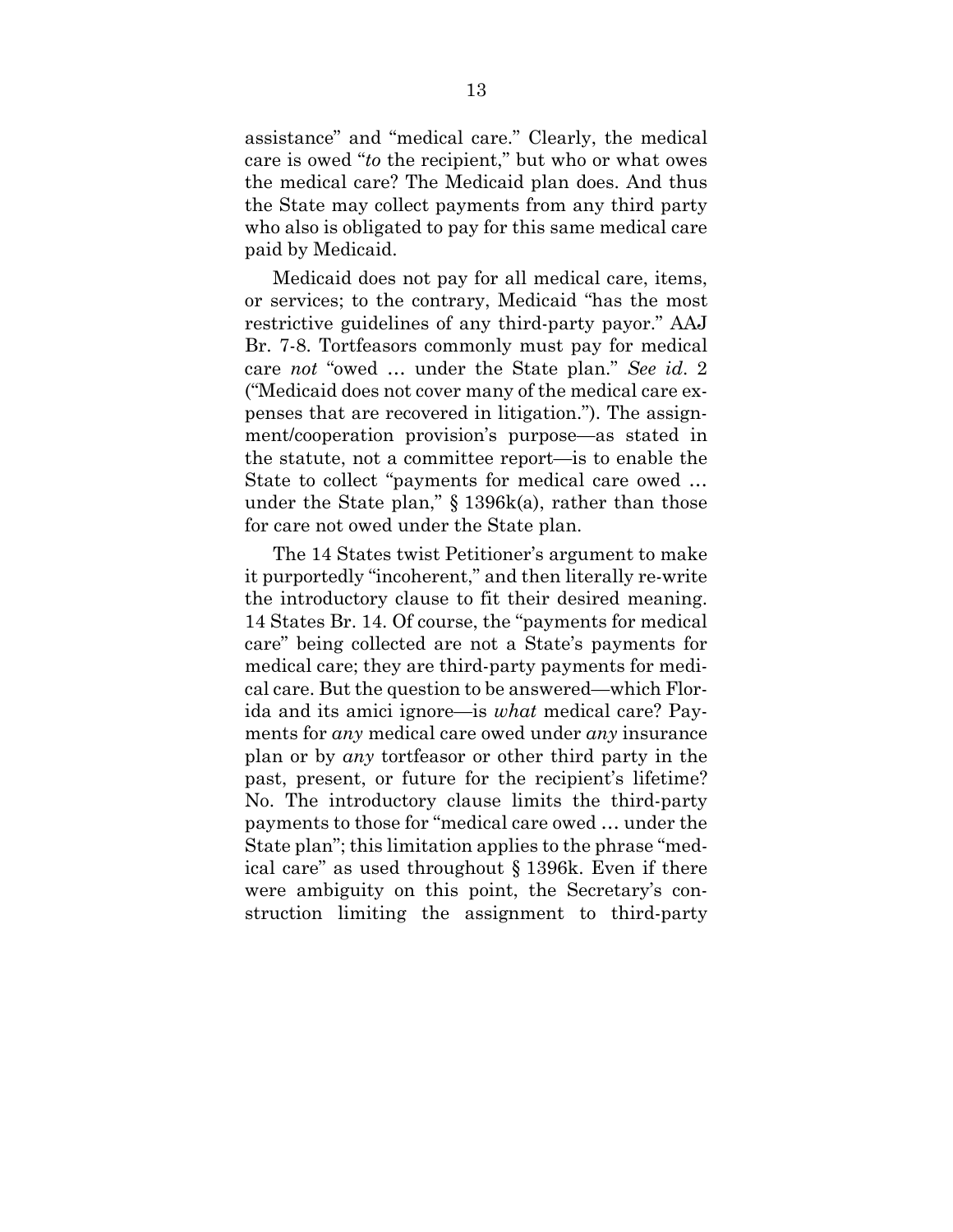liabilities for expenses paid under Medicaid would resolve it. U.S. Br. 23-25.

#### **B. Section 1396k(a)'s cooperation clause addresses care available under the plan.**

Florida argues the cooperation clause "draws no … *temporal* distinction" between past and future medical expenses. Resp. Br. 18 (emphasis added). True, but irrelevant.

The clause's text requires the recipient to cooperate in the State's pursuit of third parties "who may be liable to pay *for care and services available under the plan*." § 1396k(a)(1)(C) (emphasis added). Thus, the non-temporal—but controlling—distinction drawn by the cooperation clause is between care and services that were available under the plan and those that were not.

Payment for future medical care and services which have not been provided—is not "available under the plan," and thus the State may not pursue thirdparty liability for future medical expenses. In contrast, payment for past medical care may or may not be "available under the plan." If payment for such care was available under the plan, the State may pursue third parties who are also liable for such care. But if payment was not available under the plan, then the State may not pursue third parties to the extent they are liable for care not covered by Medicaid.

## **C. Section 1396k(a)'s paternity clause does not undermine Petitioner's and the United States' reading.**

Florida's emphasis on the paternity clause is misplaced. Resp. Br. 14-15, 39. This clause provides no contextual clues because of critical distinctions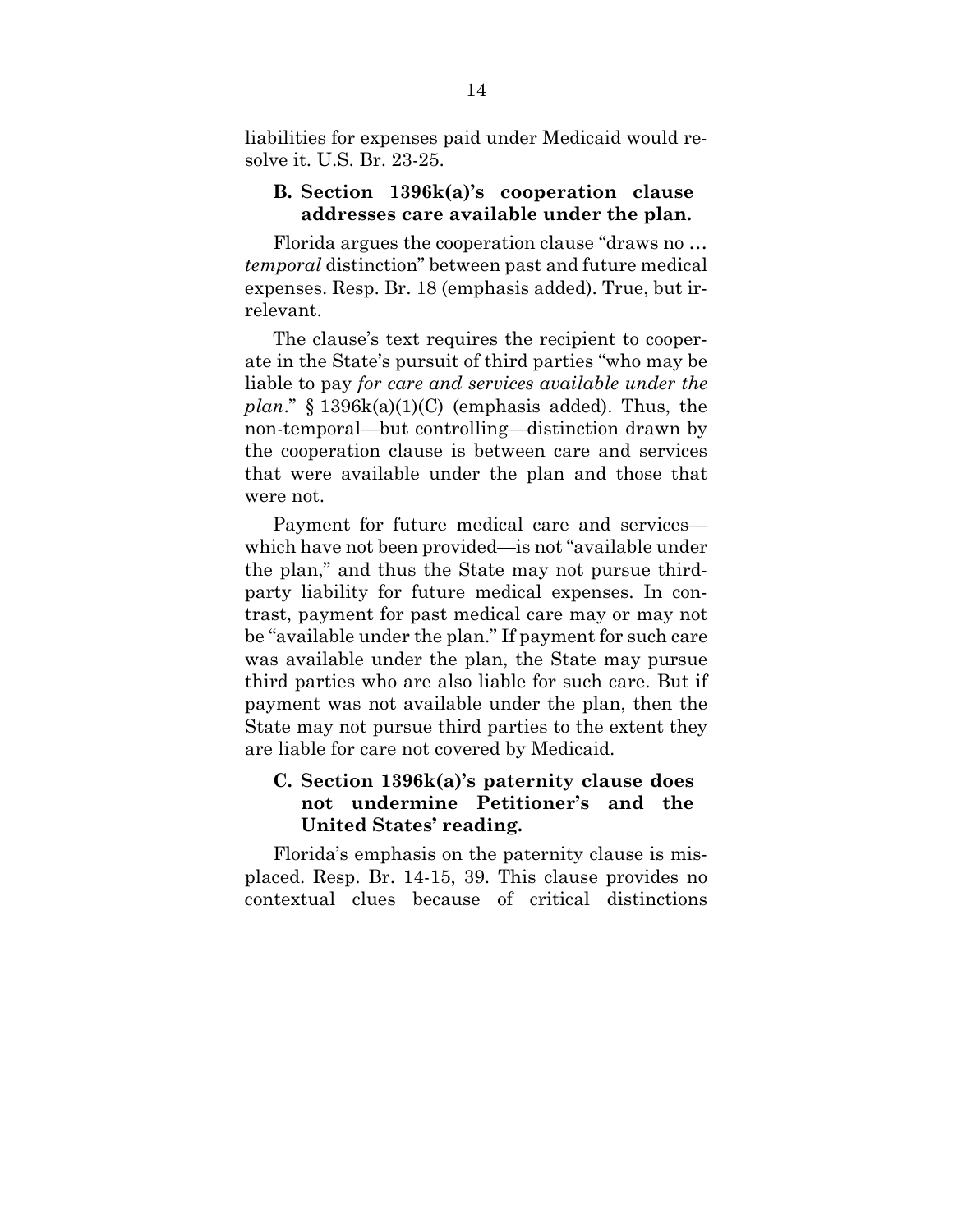between tortfeasors' and parents' obligations to pay for medical care.

A parent is obligated to pay for *all* categories of medical care a child needs—past, present, and future, as well as both preventive and curative care. *Cf.* 59 Am. Jur. 2d Parent and Child § 65 ("Parents are responsible for the necessary medical expenses of the minor child."). In contrast, a tortfeasor is obligated to pay for "reasonable medical and other expenses proximately resulting from tortious injury and expenses that will probably result in the future." Dobbs, *supra*  § 479. A tortfeasor is not similarly situated to a parent, but is more like a health insurer that is obligated to pay for only the medical care covered by its policy. *See Couch on Insurance* § 1:46 ("[I]t was common for policies to narrowly provide coverage of only one type of health care expense.").

A parent providing child support is also generally required to make periodic payments until the child reaches the age of majority or some other milestone. *Cf.* American Law Institute, *Principles of the Law of Family Dissolution* §§ 3:12, 3:24 (updated 2021). In contrast, the "normal remedy" in the tort system "is compensatory damages, awarded in a lump sum, for all losses that have proximately resulted from the tort and all losses that will so result in the future." Dobbs, *supra* § 479. Thus, although a State may be able to require a parent—via court order—to transmit future medical support payments directly to the agency once it has made payments on behalf of the beneficiary, it cannot do the same where a tortfeasor has satisfied its liability to a beneficiary by paying a judgment or settlement. Once a tortfeasor's payment for future medical expenses is made to the beneficiary, the payment becomes the beneficiary's property and subject to the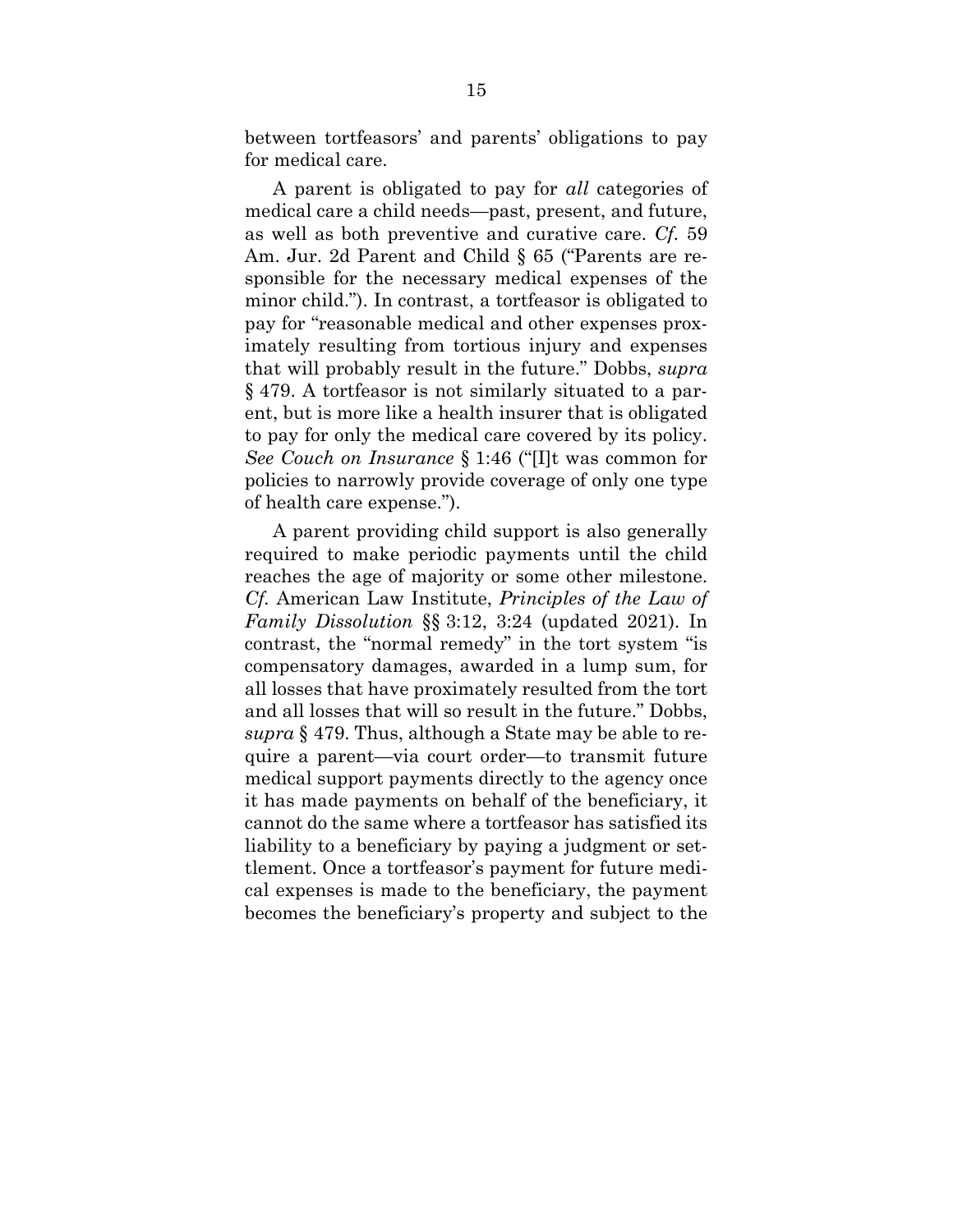protection of the anti-lien and anti-recovery provisions.

#### **D. Section 1396k(b)'s remainder clause is not superfluous.**

Florida asserts that, if the State may seek reimbursement only for care it has paid for, then § 1396k(b)'s "remainder" clause will do no work. Resp. Br. 22-24. Not so. The remainder clause will do work in at least two sets of circumstances: (i) non-tort settings involving potential third-party liabilities of health insurers and (ii) tort settings where the collateral source rule applies.

### **1. The remainder clause does work in non-tort settings involving health insurers.**

Medicaid agencies may require beneficiaries to make co-payments for many medical services. *See, e.g.,* 42 C.F.R. §§ 447.50-447.54. Florida, for instance, requires co-payments on a variety of services, ranging normally from \$1 to \$3 and up to 5% (capped at \$15) for non-emergency care provided in a hospital's emergency room. *See* Fla. Stat. § 409.9081.

Suppose, for example, that a beneficiary's ER visit costs \$100, with the beneficiary making a \$5 co-payment and the State paying the remainder (\$95). Further suppose that it is later discovered that a private insurer was obligated to pay for 80% of the costs of the ER visit. Under the plain text of § 1396k(b), the State would retain the entire \$80 collected from the insurer, and the beneficiary would not receive any reimbursement for her co-payment. If, however, the insurer instead covered 100% of the ER visit, the remainder clause would do its work: The State would retain \$95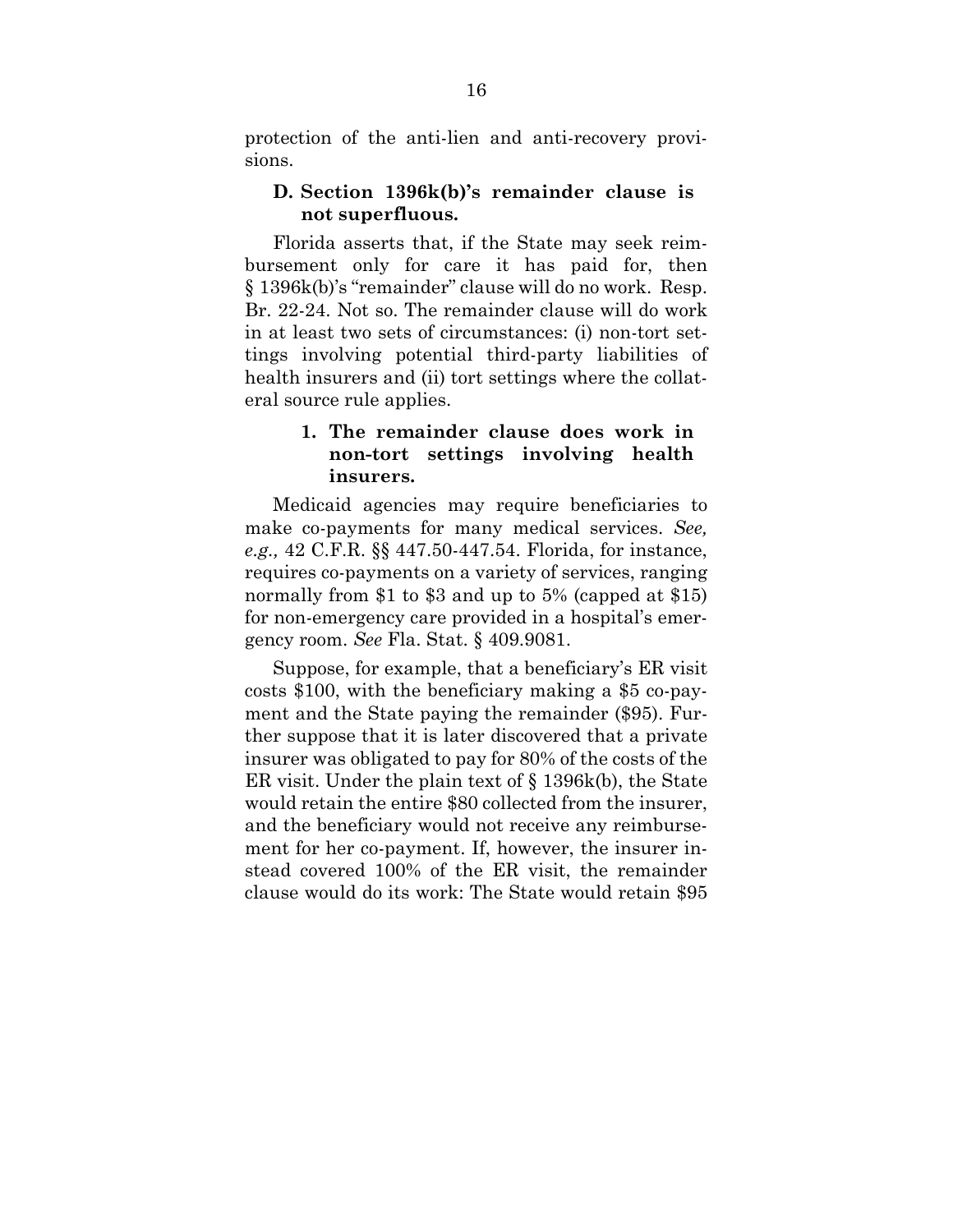of the \$100 collected from the insurer, and then pay the remaining \$5 to the beneficiary. But the assignment and other third-party provisions would allow Medicaid to collect the full amount in the first instance, because the claim was for specific services for which Medicaid had made payment (even though the beneficiary also had made a payment).

### **2. The remainder clause does work in tort settings where the collateral source rule applies.**

About half the States—including Florida3—have abolished or limited the collateral source rule. Dobbs, *supra* § 482. But many States still apply it. Resp. Br. 43-44 & n.19.

Under this rule, "a plaintiff's recovery may not be reduced because a source collateral to the defendant … paid the plaintiff's expenses. Rather, an injured plaintiff is entitled to recovery for reasonable medical, hospital, or nursing services rendered to the plaintiff." *Couch on Insurance* § 223:111. For example, "if the plaintiff has an injury causing loss of \$100,000 and \$50,000 of that injury is covered by the plaintiff's own insurance, the defendant must still pay the full \$100,000." Dobbs, *supra* § 482.

Third-party payors—private insurers, Medicaid, and Medicare—"frequently pay less than the total medical bills incurred by a tort victim." *Id*. For example, a provider may bill the plaintiff \$150,000 in reasonable charges but accept \$50,000 as full payment. *Id.* In such circumstances, most courts that apply the

<sup>–––––––––––––––––––––––– 3</sup> *Joerg v. State Farm Mut. Auto. Ins. Co.*, 176 So. 3d 1247, 1249 (Fla. 2015) (citing Fla. Stat. § 768.76(1)).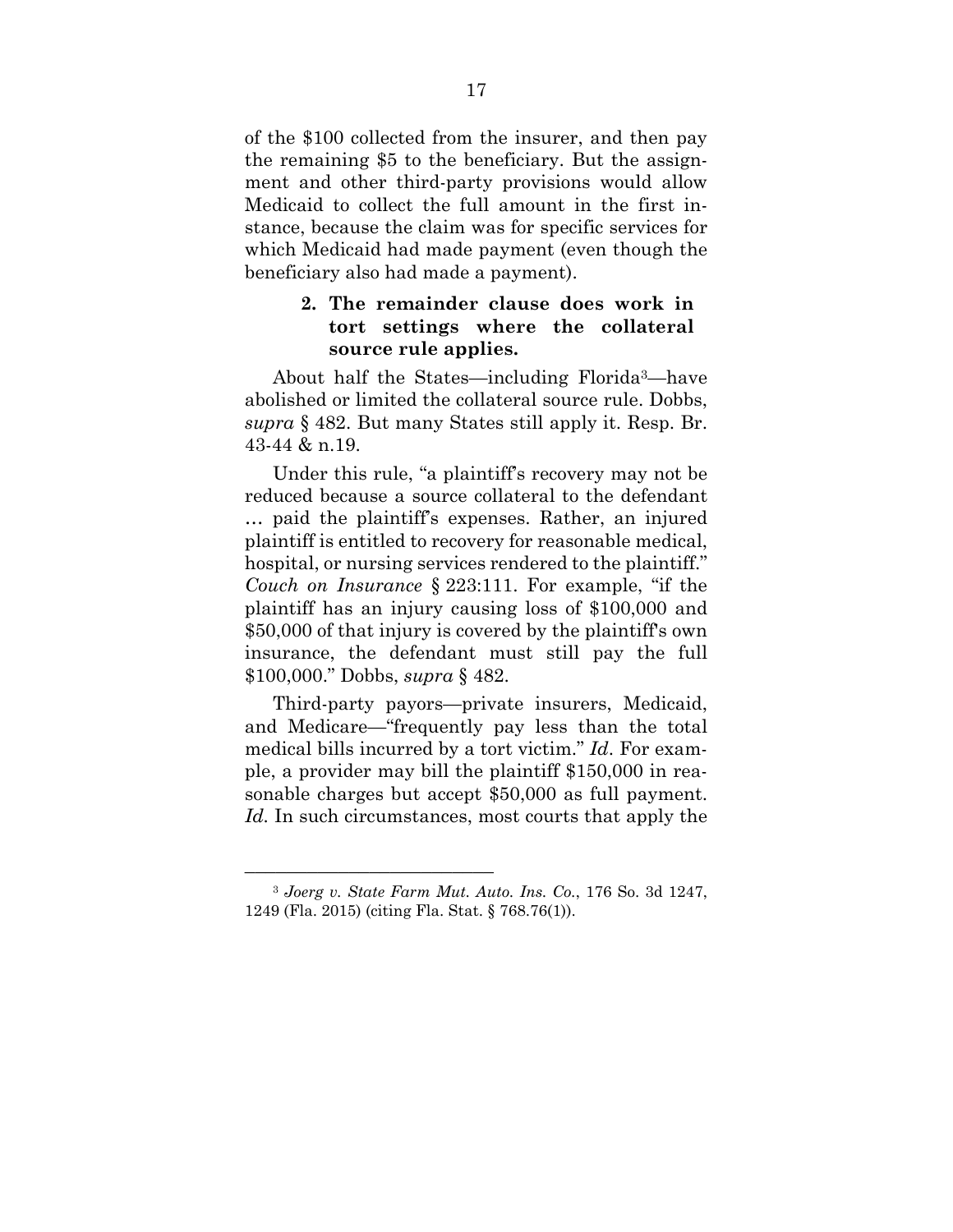collateral source rule would allow the plaintiff to recover the full amount billed (\$150,000). *Id.* n.29.

In this regard, the "curious result" of which Florida complains in its own hypothetical is, in fact, *not* the consequence of Petitioner's and the United States' position. Resp. Br. 44. Florida's hypothetical suggests the State's recovery would be subject to a pro-rata reduction tied to the beneficiary's settlement. *Id.* In fact, the State would receive the full \$20,000—not merely \$10,000. Why? The State's assignment under § 1396k(a)(1)(A) would reach any "payment for medical care" covered by Medicaid, and because the \$20,000 compensated for the medical care for which Medicaid *paid* \$50,000, the State could retain the full \$20,000 per § 1396k(b).

Modifying Florida's hypothetical, suppose the tortfeasor instead paid \$75,000 to settle the \$150,000 claim for medical care in a State with the collateral source rule. Properly applied, § 1396k(b)'s remainder clause would allow the State to receive full reimbursement (\$50,000), while the remainder of the settlement (\$25,000) would be paid to the beneficiary. As this example illustrates, Medicaid will be paid *first* and *in full* under §1396k(b) when a beneficiary recovers reasonable medical expenses from a tortfeasor that are *for medical care paid for by Medicaid* and exceed the *amount* paid by Medicaid.

#### **E. Section 1396a(a)(45) is inconsequential.**

Although Florida and its amici now place great weight on  $\S$  1396a(a)(45), the provision was cited only *once* before in the lower courts. Fla. 11th Cir. Br. 13 (filed Nov. 29, 2017). For good reason: it has no impact on the analysis.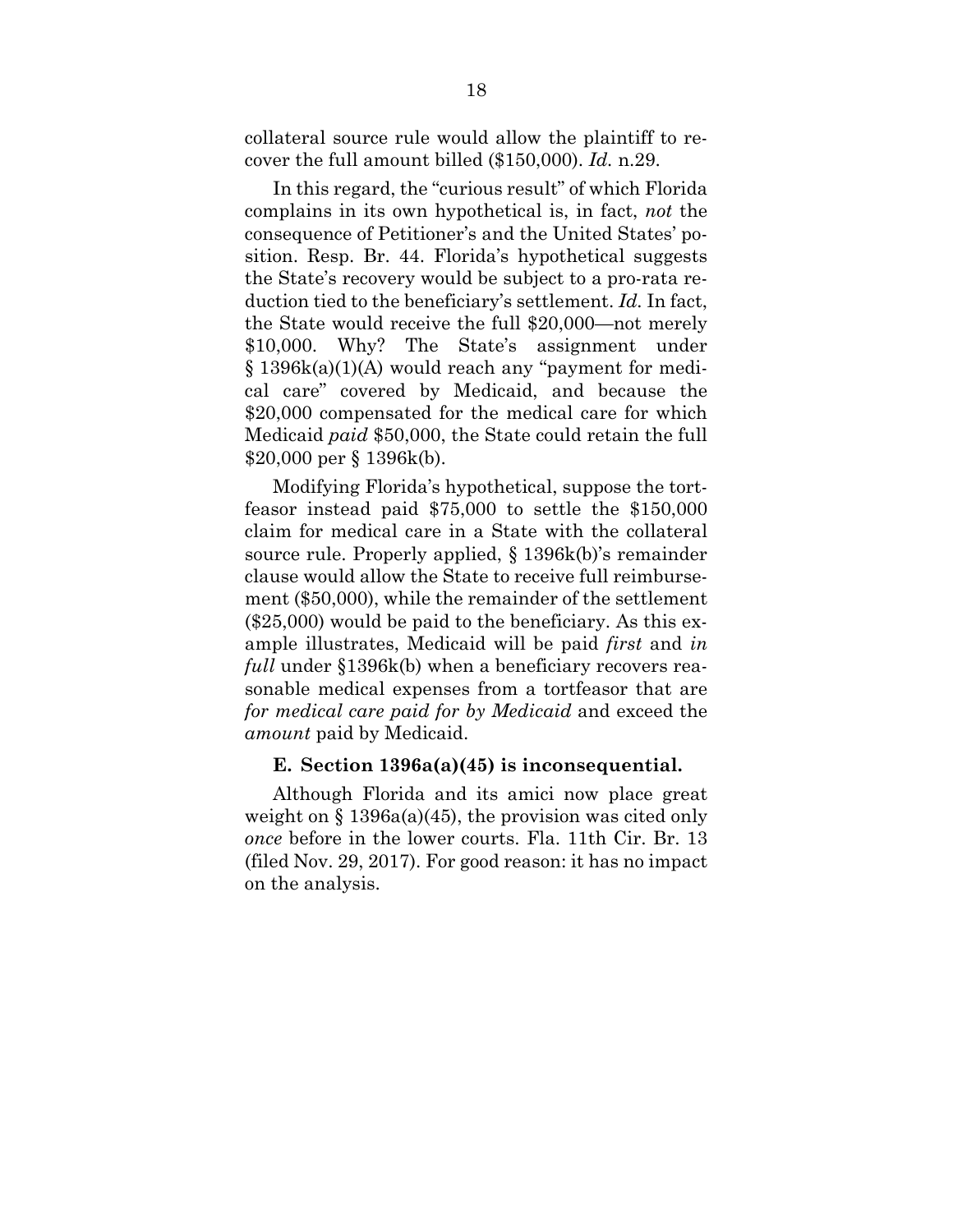Section 1396a(a)(45) is commensurate with § 1396k and incorporates it by reference. It was enacted alongside the same amendment that made the assignment/cooperation provision mandatory. Resp. Br. 27. The provision says nothing about § 1396k's scope; it establishes only that compliance with § 1396k is a condition of a State's Medicaid eligibility. Thus, Petitioner's and the United States' § 1396k arguments apply equally to  $\S 1396a(a)(45)$ —to the extent the latter provision has any relevance.

The 14 States seize on the third-party provisions' status as funding conditions to suggest that they should not be judicially enforceable by Medicaid recipients. *See* 14 States Br. 22-30. As the 14 States admit, Florida has forfeited this argument.4 *Id*. 1, 6, 22. Even if it had not, the argument that recipients cannot enforce the anti-lien provision—to which the third-party provisions provide an implicit exception—is meritless. *See* Dylan Scot Young, *A Judicial Solution to the Medicaid Gap: Using Section 1983 to Do What the Federal Government Cannot*, 84 Geo. Wash. L. Rev. 511, 530 & nn.154-55 (2016) ("A clear consensus has developed that § 1983 actions are available" for Medicaid beneficiaries.); *see also Wos*, 568 U.S. at 632.

#### **VIII. Florida misstates insurance law.**

"It is natural for Congress to have followed [an insurance] model in designing Medicaid, which is a form of state-operated insurance." U.S. Br. 22 (internal quotations omitted). Florida implies the United States has misstated insurance law. Resp. Br. 42-43. In fact, Florida has.

<sup>&</sup>lt;sup>4</sup> Florida also has forfeited the 14 States' constitutional avoidance argument. *See* 14 States Br. 17.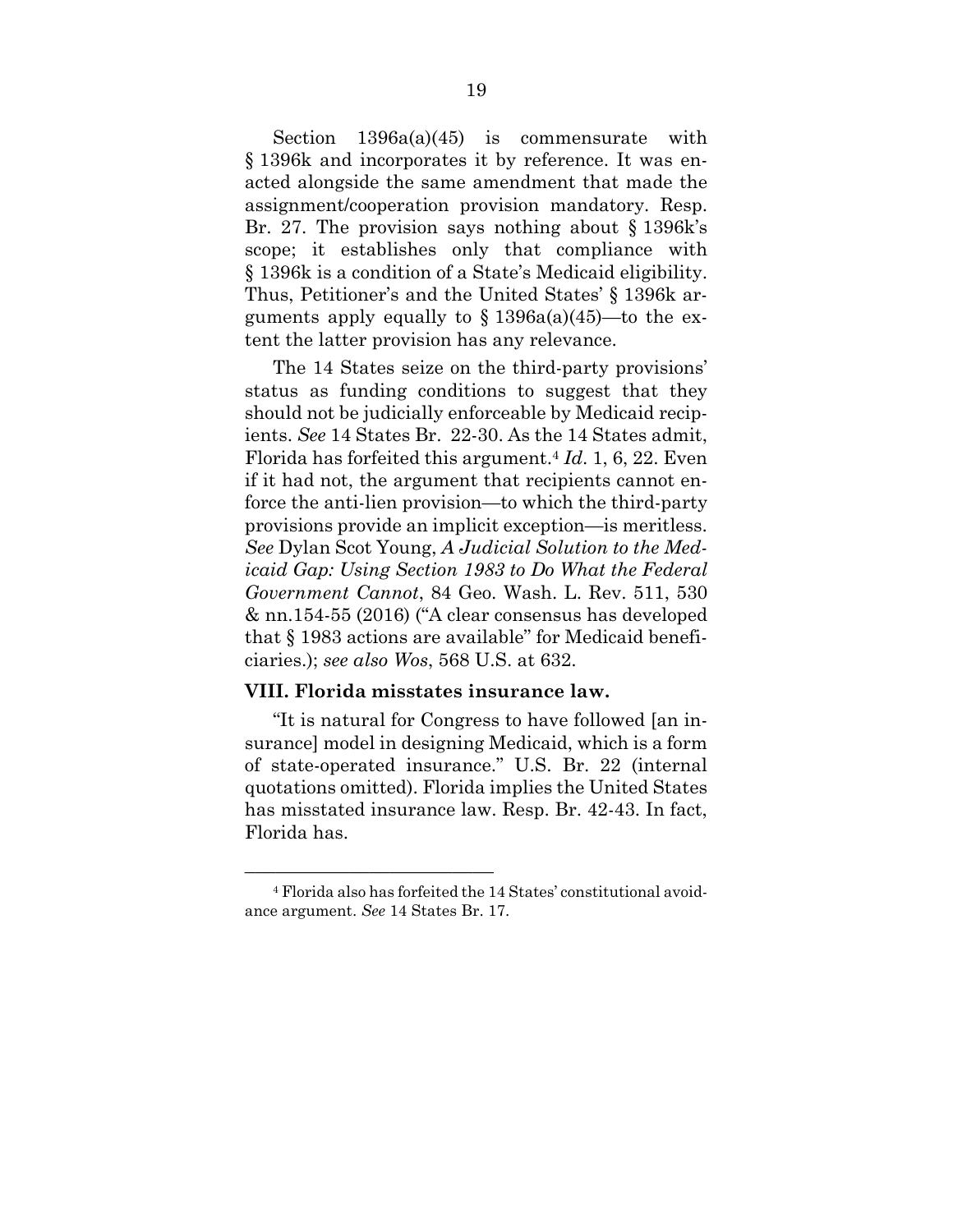Florida claims "[t]he general rule … is that the insurer is entitled to full recovery of its costs—not recovery of only certain portions of damages." *Id*. 43. But the treatise Florida cites tells a different story:

In many instances, the payment made to an insured by the insurer compensates only some of the loss or damage the insured sustained, such as when some elements of loss are not within the risks covered by the policy. Therefore, the mere fact that an insured receives a recovery from another source may not establish that the amounts recovered correspond to the same elements of loss for which the insured has already recovered from the insurer.

#### *Couch on Insurance* § 226:36.

The treatise discusses solutions for such a mismatch: (1) a jury may set a dollar amount for different heads of damages; (2) a reimbursement agreement or policy clause may explicitly require "an itemized settlement or judgment against a tortfeasor"; or (3) "[a] 'mini trial' or separate proceeding" may be required in "which the court could determine how much of a given recovery was attributable to the different elements of the insured's loss." *Id.* In any event, "where the insurer is bringing the action against the third party, or is participating in the insured's action against the third party, *recovery by the insurer is generally limited to the same elements as those for which it has made payment*." *Id.* (emphasis added).

 The Medicaid statutes' plain text parallels this general rule of insurance law. Medicaid's recovery is limited to the same elements of loss as those for which it has made payment.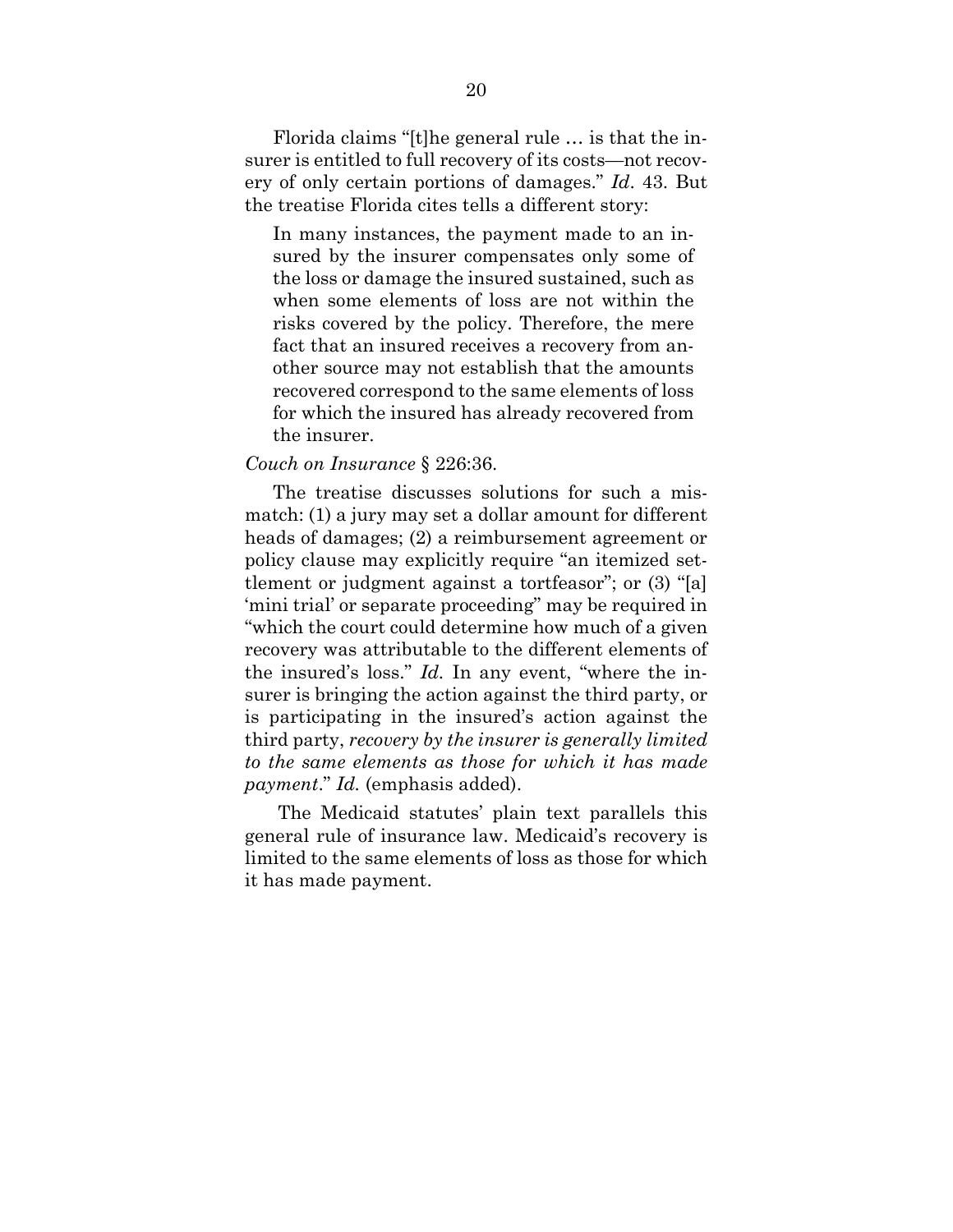### **IX. The presumption against preemption is inapplicable.**

Florida concedes the third-party provisions impose both a ceiling and a floor on Medicaid lien recoveries, so that if the Court were to rule it is *permitted* to take Petitioner's recovery for future medical expenses, other States would be *required* to do so to maintain Medicaid eligibility. Resp. Br. 5. Indeed, Florida asserts that California's and West Virginia's Medicaid eligibility should be terminated because their laws do not provide for such liens. *Id.* 47. Nonetheless, Florida asserts that the presumption against preemption favors its position because the anti-lien provision affirmatively preempts state laws that take too much of a beneficiary's recovery, while the only consequence for States whose laws take too little is loss of Medicaid eligibility. *Id.* 47-48.

This Court has rejected Florida's premise that a threat to terminate a State's Medicaid eligibility is meaningfully distinguishable from a federal mandate. *See Nat'l Fed'n of Indep. Bus. v. Sebelius*, 567 U.S. 519, 581-82 (2012) (plurality). Whichever way the Court resolves this case, all States must conform their laws and comply. Florida's argument only underscores that the state law at issue does not involve a traditional area of state regulation: It concerns *only* management of a federally funded program and was enacted to comply with that program's requirements. *See Wos*, 568 U.S. at 640. The subject of such a law "is inherently federal in character because the relationship [it concerns] originates from, is governed by, and terminates according to federal law." *Buckman Co. v. Plaintiffs' Legal Comm.*, 531 U.S. 341, 347 (2001). The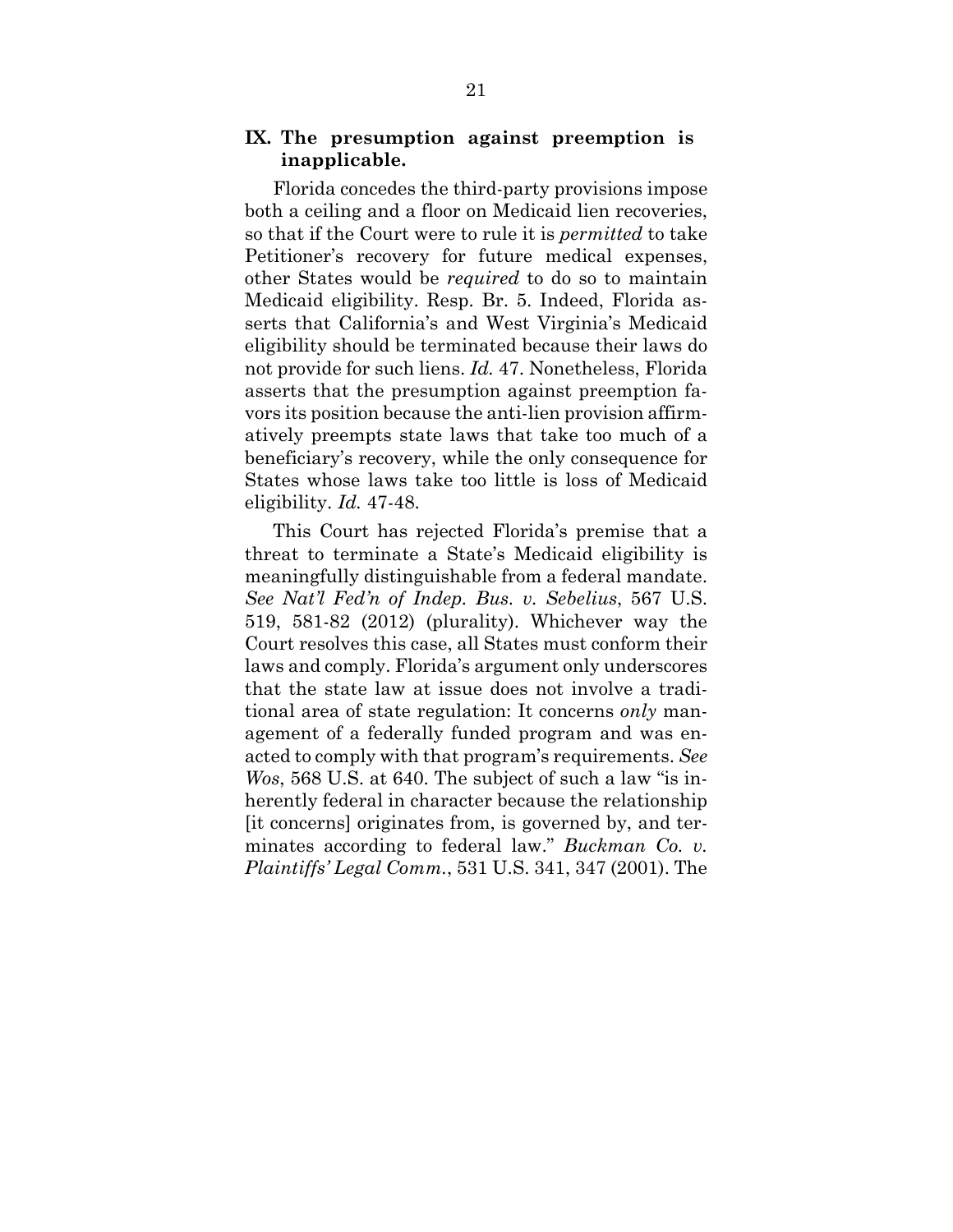presumption against preemption places no thumb on the scales on either side of the issue.5

## **X. Petitioner's whole-text interpretation of the Medicaid statutes has no dire financial consequences.**

Allowing beneficiaries to retain their future-medical-expense awards enables most of them to exit the Medicaid program,6 saving costs for Medicaid. Pet. Br. 31; AAJ Br. 3-4, 14-16.7 Neither Florida nor its amici contest this proposition.

The 14 States instead question whether settlements obtained by beneficiaries maximize the States' recovery of past medical expenses. 14 States Br. 21. But the only practical way for States to maximize recoveries is to incentivize beneficiaries to sue tortfeasors, bear (and risk the loss of) the attendant costs and fees, and obtain a settlement or judgment. As the share of damages taken by the State gets larger and larger, the beneficiary's incentive to bring suit gets smaller and smaller. *See* AAJ Br. 18. Thus, shifting

<sup>&</sup>lt;sup>5</sup> Florida's passing mention of the Spending Clause's clearstatement rule, Resp. Br. 46, is irrelevant for essentially the same reason the presumption against preemption is inapplicable: Both Florida's and Petitioner's interpretations impose a funding condition that some States' laws will not satisfy, regardless of which interpretation the Court adopts. The anti-lien, anti-recovery, and third-party provisions give more than adequate notice of the limits on States' recoveries from beneficiaries.

<sup>6</sup> Florida's "understanding" of Ms. Gallardo's continued eligibility for Medicaid is correct. Resp. Br. 21 n.6. Ms. Gallardo's situation falls under the "second," "uncommon" circumstance described in AAJ's amicus brief concerning congressionally authorized Special Needs Trusts. AAJ Br. 4-7.

<sup>7</sup> The regulation governing Medicaid eligibility is 20 C.F.R. § 416.1205, which is miscited in the AAJ brief (at 4).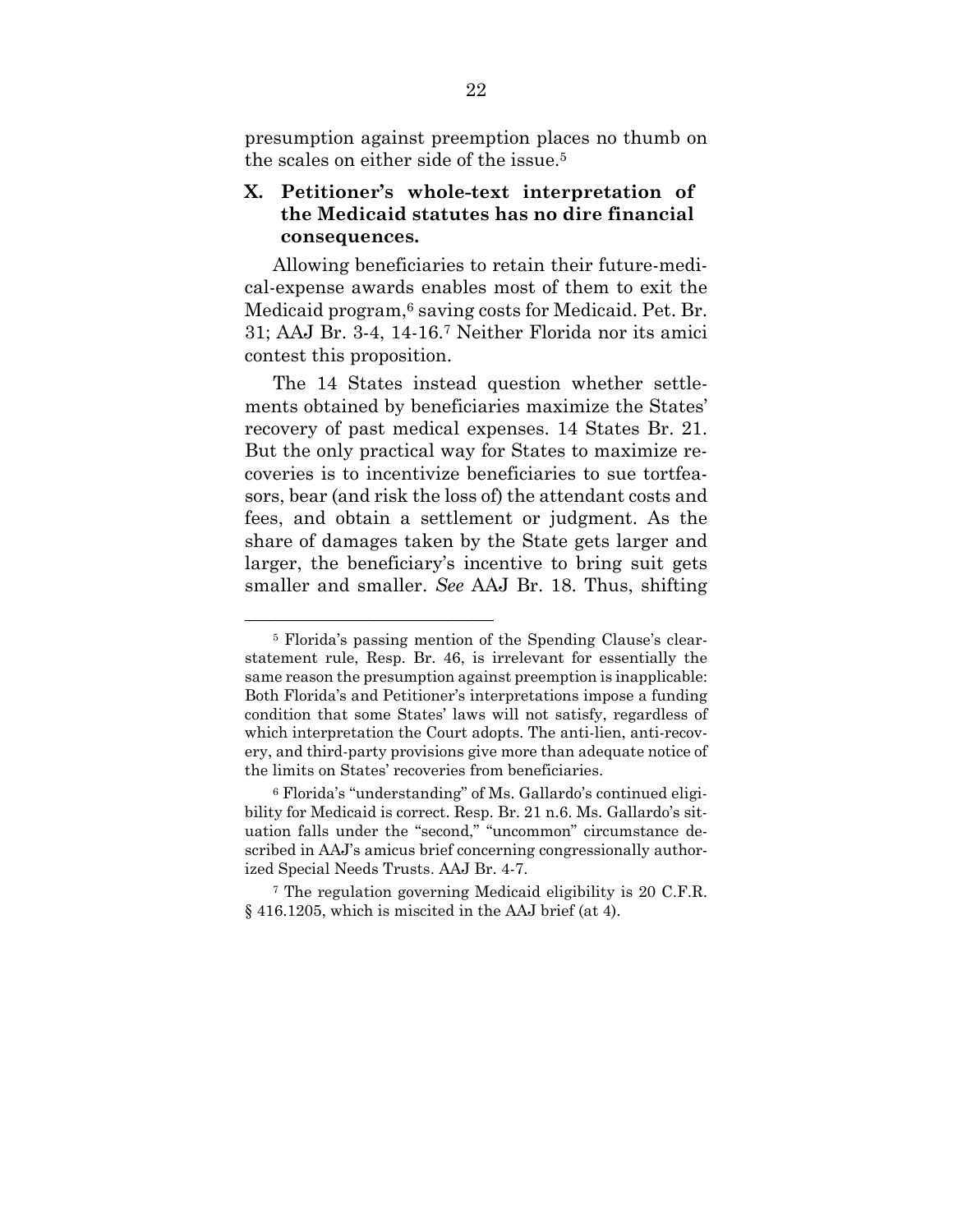future medical expenses from the beneficiary's side of the ledger to the State's disincentivizes the beneficiary from bringing suit. And if no suit is brought, there is no recovery. States, of course, can sue tortfeasors directly.  $\S 1396k(a)(1)(A)$ , (C). But States have little appetite for such actions. AAJ Br. 17.

To maximize reimbursements from tort recoveries, States—rather than taking money from tort *victims* could stop granting windfalls to third-party *tortfeasors*. States like Florida that have no collateral source rule effectively pass on to tortfeasors the lucrative discounts Medicaid leverages from medical providers. *Cf.* Dobbs, *supra* § 482 n.15.50 (citing sources explaining that the collateral source rule prevents a "windfall" by tortfeasors). Beneficiaries in such States—unlike those with a robust collateral source rule—never can obtain a tort recovery for past medical care exceeding the amount paid. Under the collateral source rule, by contrast, beneficiaries and Medicaid agencies possess the bargaining power to obtain more favorable settlements. *See supra* p. 17-18.

Finally, while governments undoubtedly "spend massive amounts … funding Medicaid services," 14 States Br. 18, any financial consequences of Petitioner's and the United States' reading of the Medicaid statutes already have occurred, as the vast majority of courts have agreed with that reading, Pet. App. 47-48. Florida and its amici provide no evidence of whether, or to what degree, the present majority rule has increased Medicaid spending.

#### **CONCLUSION**

The court of appeals' judgment should be reversed.